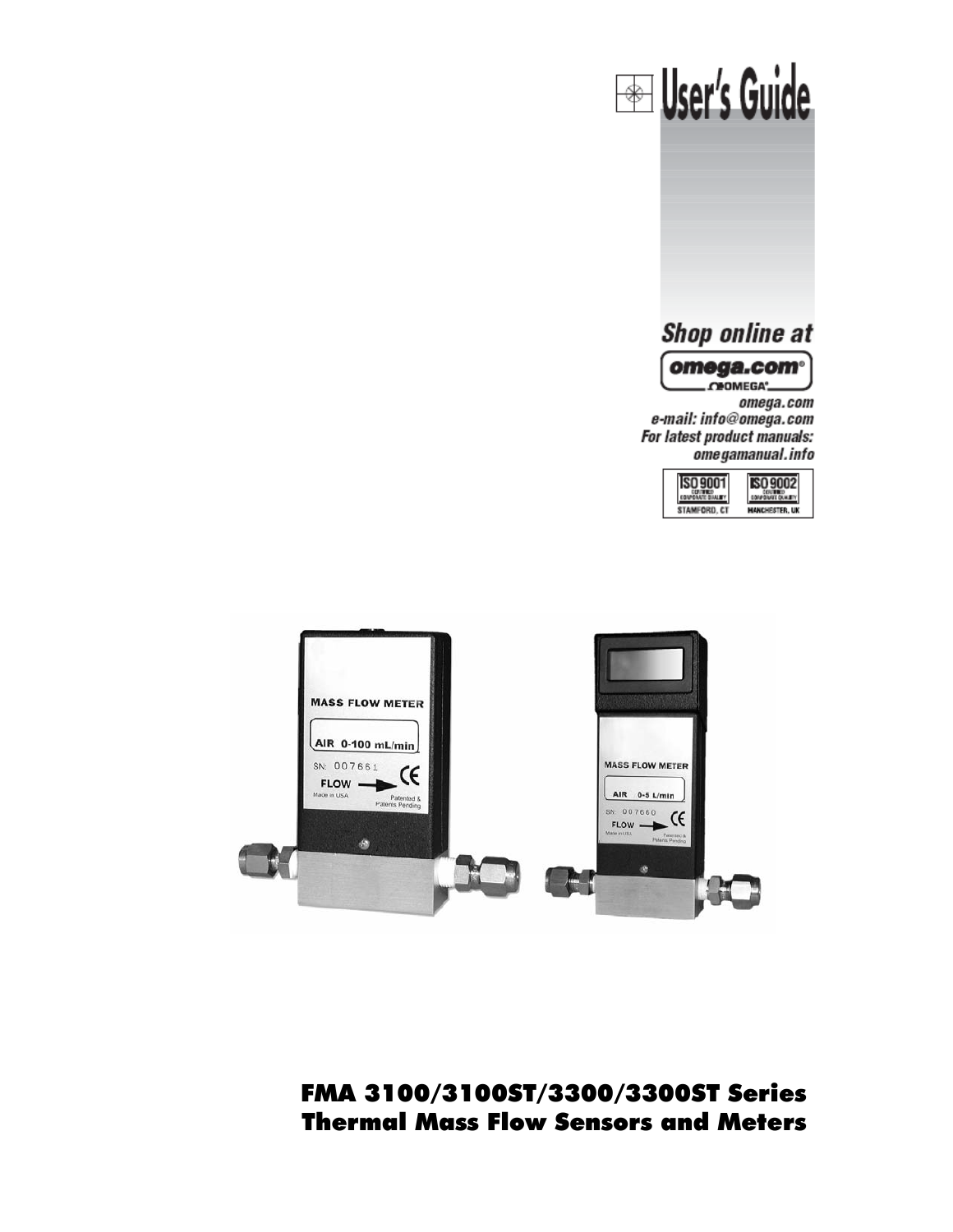

**CEOMEGA**<sup>\*</sup>

OMEGAnet<sup>®</sup> Online Service

omega.com

Internet e-mail info@omega.com

## **Servicing North America:**

| U.S.A.:            | One Omega Drive, P.O. Box 4047 |
|--------------------|--------------------------------|
| ISO 9001 Certified | Stamford, CT 06907-0047        |
|                    | TEL: (203) 359-1660            |
|                    | FAX: (203) 359-7700            |
|                    | e-mail: info@omega.com         |
| Canada:            | 976 Bergar                     |
|                    | Laval (Quebec) H7L 5A1, Canada |
|                    | TEL: (514) 856-6928            |
|                    | FAX: (514) 856-6886            |
|                    | e-mail: info@omega.ca          |
|                    |                                |

## For immediate technical or application assistance:

|                 | U.S.A. and Canada: Sales Service: 1-800-826-6342/1-800-TC-OMEGA®  |
|-----------------|-------------------------------------------------------------------|
|                 | Customer Service: 1-800-622-2378/1-800-622-BEST <sup>®</sup>      |
|                 | Engineering Service: 1-800-872-9436/1-800-USA-WHEN*               |
| Mexico:         | En Español: (001) 203-359-7803                                    |
|                 | e-mail: espanol@omega.com                                         |
|                 | FAX: (001) 203-359-7807                                           |
|                 | info@omega.com.mx                                                 |
|                 | <b>Servicing Europe:</b>                                          |
| Czech Republic: | Frystatska 184, 733 01 Karviná, Czech Republic                    |
|                 | TEL: +420 (0)59 6311899                                           |
|                 | FAX: +420 (0)59 6311114                                           |
|                 | Toll Free: 0800-1-66342                                           |
|                 | e-mail: info@omegashop.cz                                         |
|                 | Germany/Austria: Daimlerstrasse 26, D-75392 Deckenpfronn, Germany |

|                    | Germany/Austria: Daimierstrasse 26, D-75392 Deckempfromm, German |
|--------------------|------------------------------------------------------------------|
|                    | TEL: +49 (0)7056 9398-0                                          |
|                    | FAX: +49 (0)7056 9398-29                                         |
|                    | Toll Free in Germany: 0800 639 7678                              |
|                    | e-mail: info@omega.de                                            |
| United Kingdom:    | One Omega Drive, River Bend Technology Centre                    |
| ISO 9002 Certified | Northbank, Irlam, Manchester                                     |
|                    | M44 5BD United Kingdom                                           |
|                    | TEL: +44 (0)161 777 6611                                         |
|                    | FAX: +44 (0)161 777 6622                                         |
|                    | Toll Free in United Kingdom: 0800-488-488                        |

e-mail: sales@omega.co.uk

It is the policy of OMEGA Engineering, Inc. to comply with all worldwide safety and EMC/EMI<br>regulations that apply. OMEGA is constantly pursuing certification of its products to the European<br>Approach Directives. OMEGA will The information contained in this document is believed to be correct, but OMEGA accepts no liability for an errors it contains, and reserves the right to alter specifications without notice.<br>WARNING: These products are not designed for use in, and should not be used for, human applications.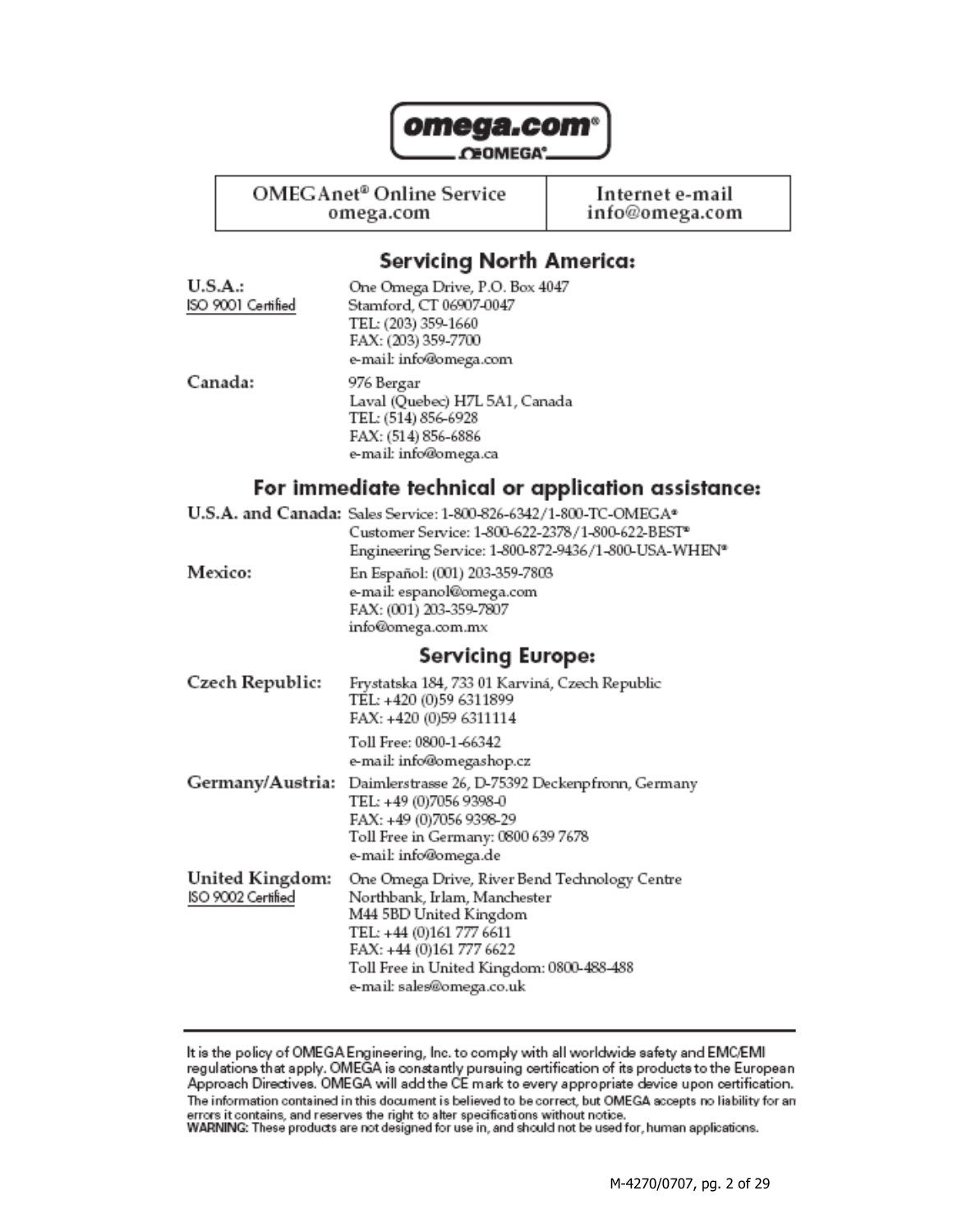

READ THIS MANUAL COMPLETELY BEFORE ATTEMPTING TO CONNECT OR<br>OPERATE YOUR FLOW SENSOR. FAILURE TO DO SO MAY RESULT IN INJURY TO YOU OR DAMAGE TO THE FLOW SENSOR.

#### TABLE OF CONTENTS

| A.          |                                                                                                                                                       |
|-------------|-------------------------------------------------------------------------------------------------------------------------------------------------------|
|             |                                                                                                                                                       |
| <b>B.</b>   | a) General<br>a) Overview<br>c) Connecting the 6 Pin Mini Din Connector And FMA 3000C Cable 9<br>f) Using the 0-5VDC Output Power Adapter Package  12 |
| $C_{\cdot}$ |                                                                                                                                                       |
| D.          |                                                                                                                                                       |
| E.          |                                                                                                                                                       |
| F.          |                                                                                                                                                       |
| G.          |                                                                                                                                                       |
| Η.          |                                                                                                                                                       |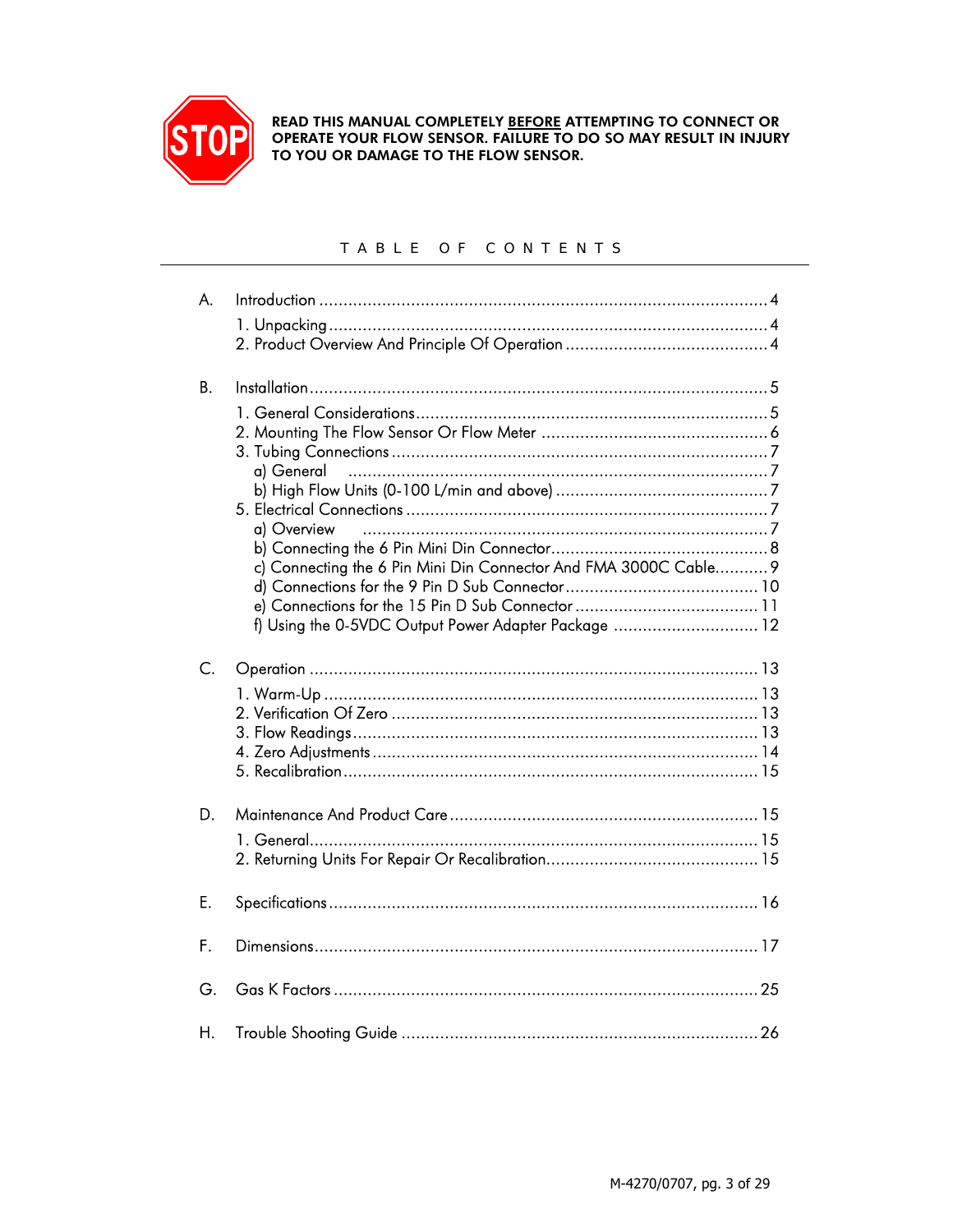## **A. Introduction**

#### **1. Unpacking**

All sensors are suitably packaged to prevent damage during shipping. If external damage is noted upon receipt of the package, please contact **Omega Engineering** immediately.

Open the package from the top, taking care not to cut too deeply into the package. Remove all the documentation and contents. Take care to remove all the items and check them against the packing slip. The products should also be checked for any concealed shipping damage. If any shortages or damage is noted, please contact Omega Engineering to resolve the problem.

**Contents of Box- Sensor, Calibration Certificate & Manual FMA 3100 Series shown; FMA 3300 series has an integrated display.** 





**Caution:** Take care not to **drop** your sensor. Read the installation section of this manual before providing power or tubing connections to the unit. Any damage caused by improper installation or careless handling will not be repaired under warranty (see limited warranty on page 28 for more details).

#### **2. Product Overview and Principle of Operation**

The FMA 3100/3300 Series flow sensors and flow meters from Omega Engineering are capable of measuring virtually any clean, dry gas as low as 0-20 sccm or as high as 0-500 l/min. Repeatable results are achieved using a patented thermal mass flow sensor design. This proven design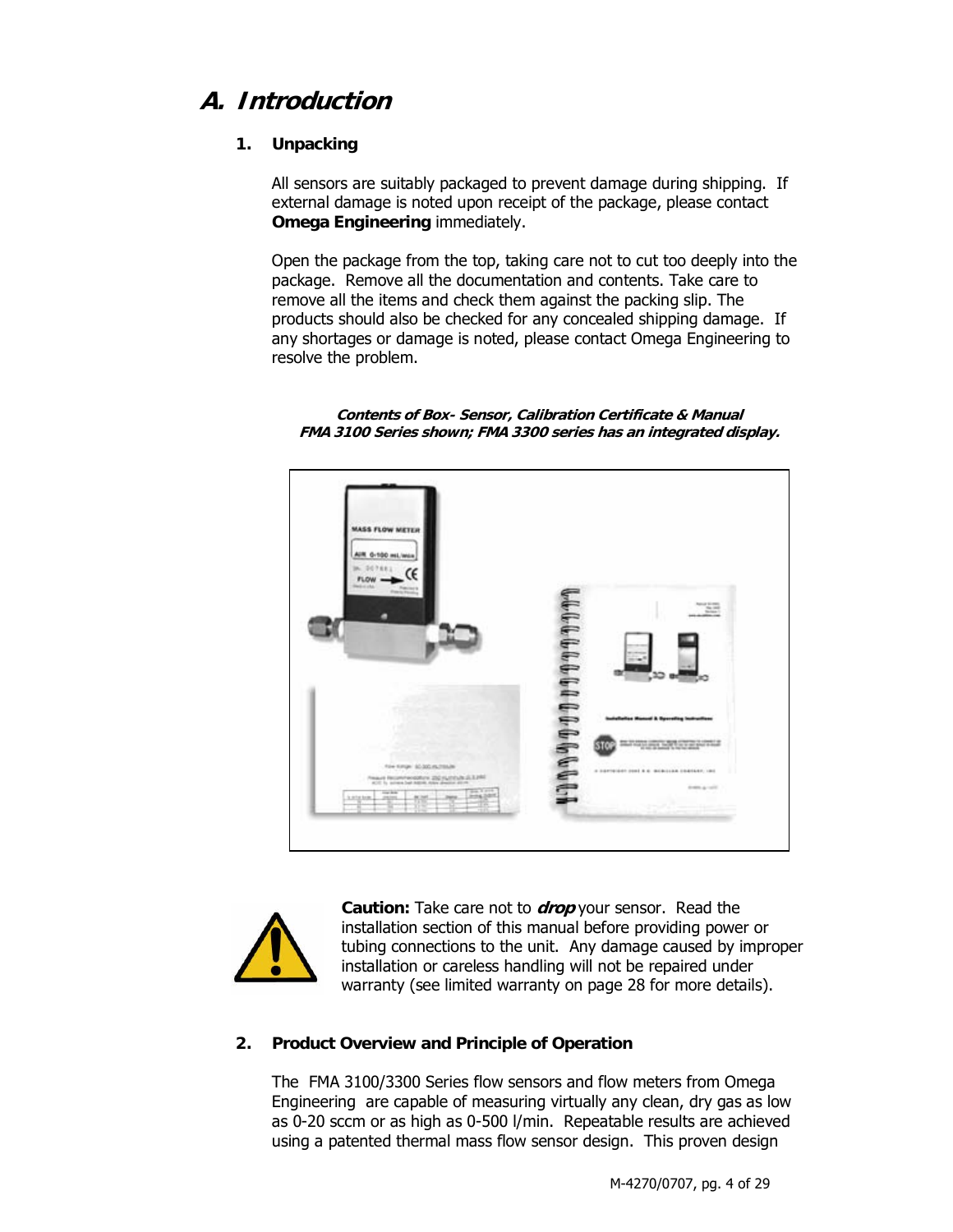minimizes zero drift while maintaining fast response and linear outputs with virtually no maintenance.



The FMA 3100/3300 Series utilizes thermal sensing technology. A portion of the gas flowing through the unit is redirected into a small sensor tube. This tube has two coils on the outside. The first coil introduces a small amount of heat into the gas stream. As the gas passes through the tube, heat is transferred from one coil to the other. The flow rate is proportional to the amount of heat transfer. Smart electronics analyze the amount of temperature change in the second coil and provide a linearized analog output. A patented system insures that the zero remains stable and the sensor is extremely repeatable.

The output of the thermal mass flow sensor is directly related to the specific heat characteristic of the gas being measured. A sensor is calibrated for one gas but may be used with other gases by applying a correction factor to the output. The calibration gas for each specific flow sensor or flow meter is detailed on the product label.

## **B. Installation**



**Caution:** Do not exceed the pressure, temperature or power operating ranges detailed in the SPECIFICATIONS section of this manual. Omega Engineering shall not be liable for any damage or injury caused by incorrect operation of their products.

#### **1. General Considerations**

It is recommended that a safety shut-off valve be installed upstream (before) of the sensor.

All wetted parts should be checked for compatibility with the gas to be used. If there are any incompatibilities e.g. highly corrosive gas, then the unit may be damaged or fail prematurely. Such damage will not be repaired under warranty.

Units should be installed in a clean, dry environment with an ambient temperature that is as stable as possible. Avoid areas with strong magnetic fields, strong air flows or excessive vibration.

Pressure drop across the FMA 3100/3300 Series is approximately 0.08 psi (6 millibar) at 100% of the rated flow.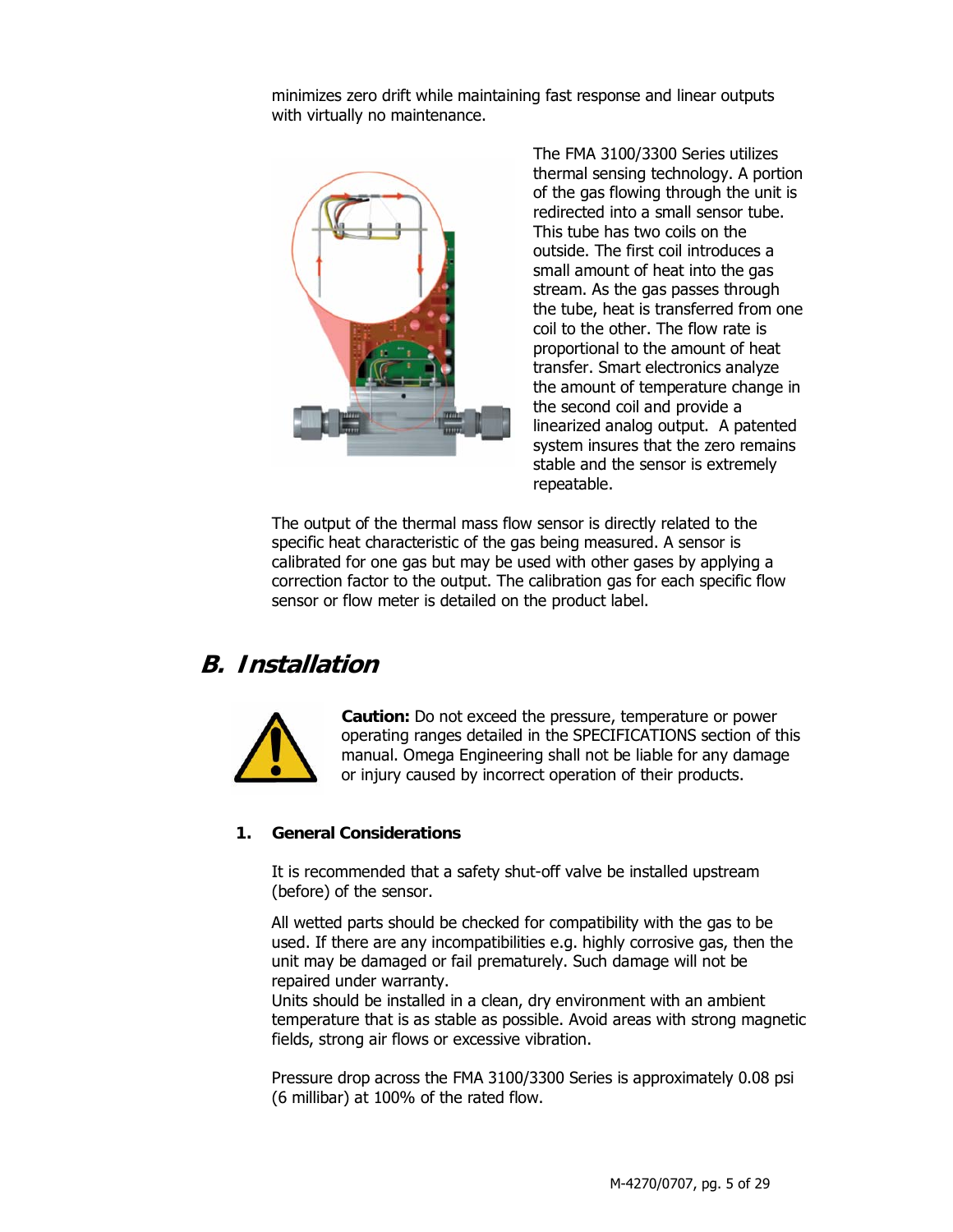

#### **2. Mounting the Flow Sensor or Flow Meter.**

The FMA 3100/3300 Series sensors have no particular orientation requirements so may be mounted in any convenient position.

It is recommended that units be fixed to a suitable substrate using the two 4-40 mounting holes provided.



**Mounting View from Bottom (mounting hardware not included with sensor)**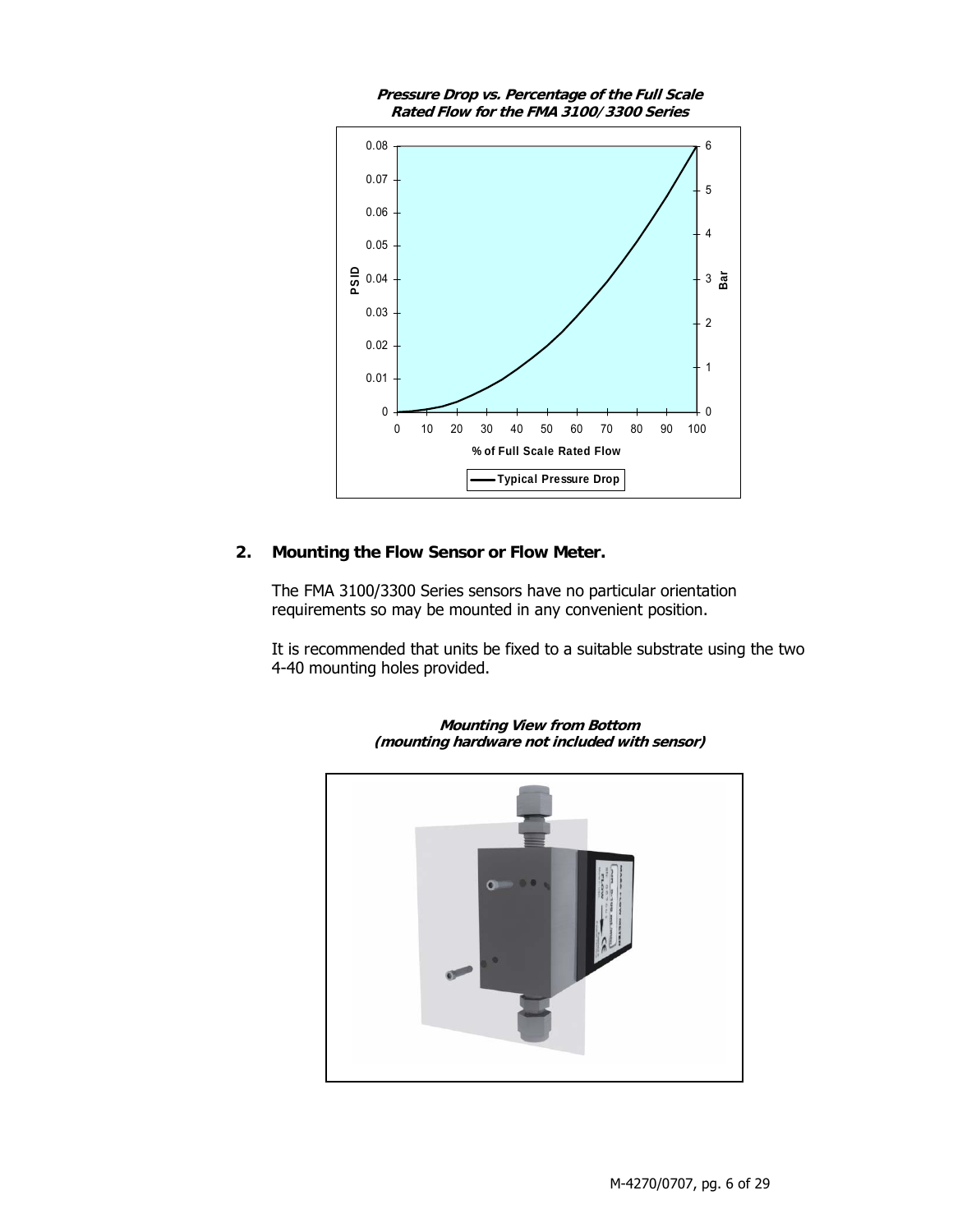#### **3. Tubing Connections**

#### **a) General**

All tubing must be clean, dry and purged with clean dry air before installation of the flow sensor or flow meter.

If the gas to be used may contain particles then a filter (20 microns or less) should be installed upstream of (before) the unit.



**Caution:** Use only the fittings factory installed on the unit. If the fittings are removed the calibration of the unit may be effected and leaking may occur. If different fittings are required please contact Omega Engineering for assistance.

When connecting the sensor to the tubing, take care not to over-tighten the fittings or leaking may occur.

#### **b) High Flow Units (0-100 L/min and above)**

It is recommended that tubing with a 0.5" (12.7 mm) outside diameter,  $0.40'' - 0.42''$  (10.16 mm  $-$  10.67 mm) inside diameter is used. Using any other tube size may effect the calibration.

High flow units should be installed with at least a 5" (127 mm) long straight length of tube immediately before the sensor. For flow rates above 200 L/min a straight length of at least 22" (559 mm) is recommended. Using lengths shorter than these recommendations will effect the calibration of the unit.

The manufacturer is able to calibrate high flow units for specific tubing configurations. Please contact Omega Engineering for further details.

#### **4. Electrical Connections**



**Caution:** Incorrect wiring may cause severe damage to the unit. Applying an AC voltage (115VAC or 230VAC) directly to the unit will cause damage. Read the following instructions carefully before making any connections.

#### **a) Overview**

The FMA 3100/3300 Series provides a 0-5VDC analog output proportional to the flow rate. This output may be connected to a display, data acquisition system or voltmeter with an impedance of greater than 2.5 kΩ (kilo ohms).

A stable D.C. power supply is required to operate the unit. The voltage and current requirements depend on the configuration of the unit. Full details may be found in the Specification section of this manual.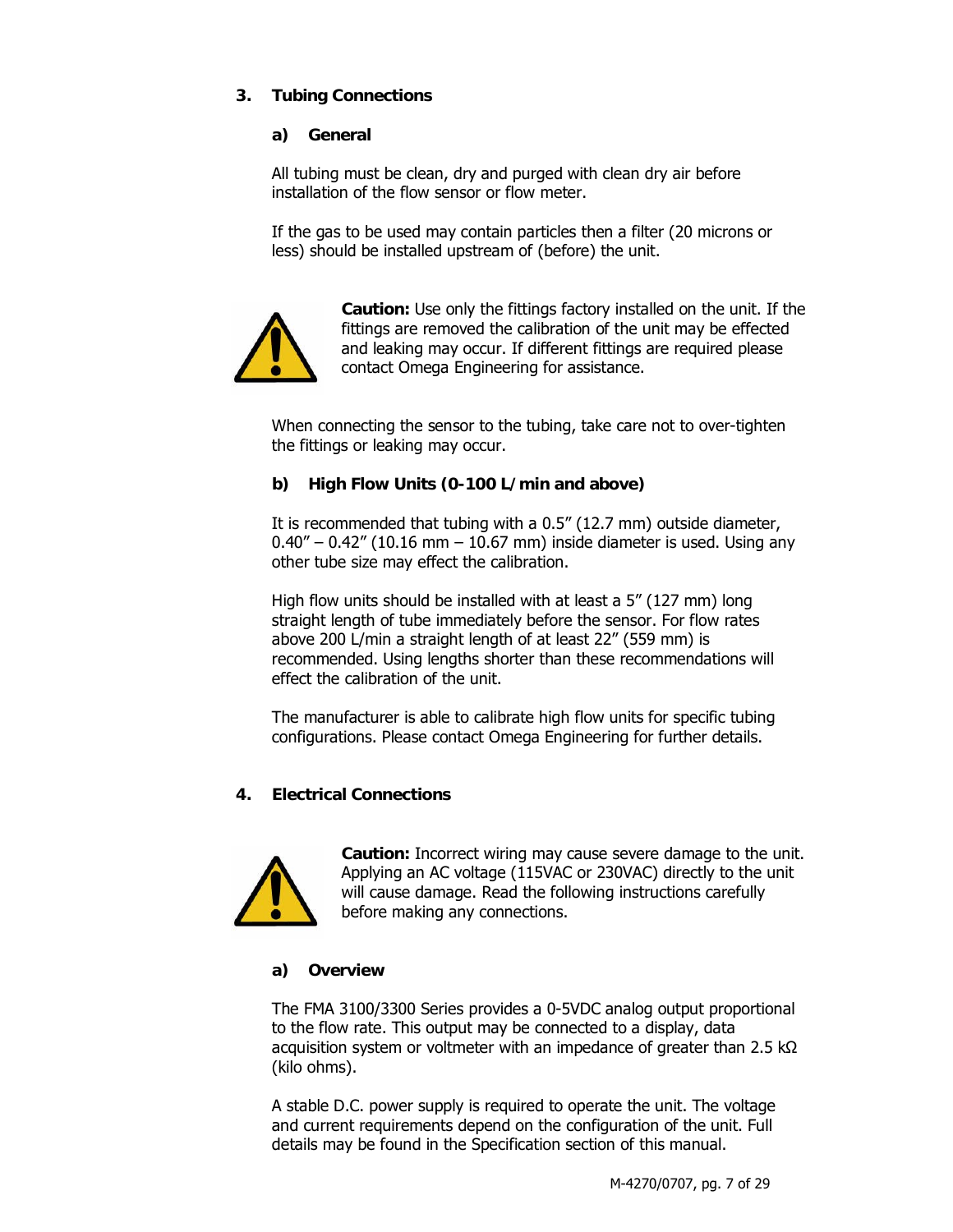Connecting wires should be as short as possible to avoid voltage drops. Twisted conductor cable should be used if the length of the wiring is to be longer than 2 meters.

Units are supplied with either a 6 pin mini DIN type connector (requires mating cable assembly), a 9 Pin D Sub connector or 15 Pin D Sub connector.



**Caution:** Cutting off the integrated connectors on the unit IS NOT RECOMMENDED and will void the product warranty. Mating cables should be ordered for each unit.

#### **b) Connecting To The 6 Pin Mini Din Connector**

Using a suitable mating connector the pins of the integrated connector should be wired as follows:



**Connecting To The Integrated 6 Pin Connector** 

**Pin 2** should be connected to the Positive of the power source.

**Pin 6** should be connected to the Negative (Ground) of the power source.

**Pin 3** provides the signal output and should be connected to the positive terminal of the display, data acquisition system or voltmeter.

**PIN 1** is the signal negative (ground) and should be connected to the negative (Ground) terminal of the display, data acquisition system or voltmeter.

On the integrated 6-pin connector, **PINS 4 & 5** are unused.



**Caution:** Do not short the output signal pins or allow them to contact the power wires at any time. DAMAGE WILL RESULT!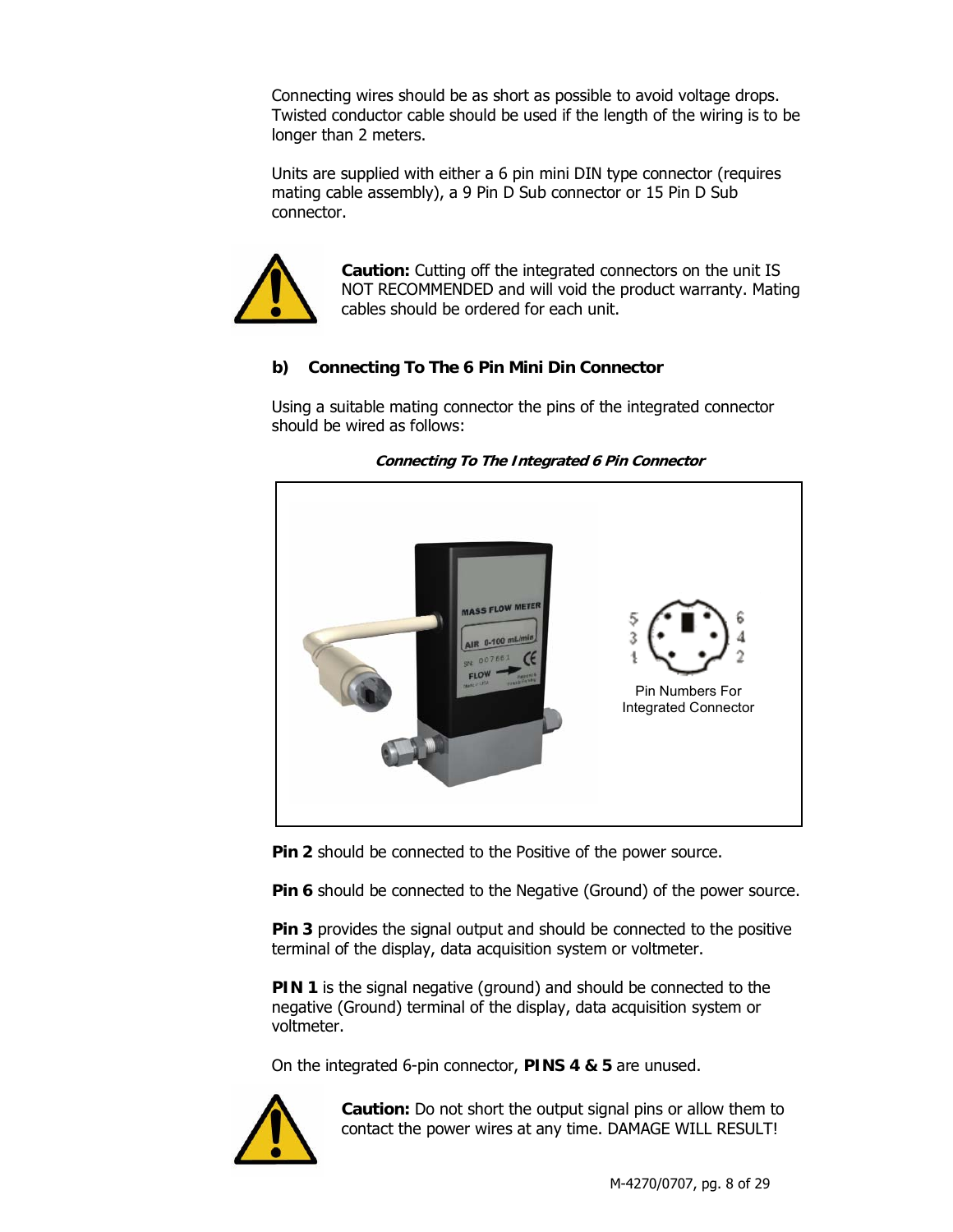#### **c) Connecting The 6 Pin Mini Din Connector and FMA 3000C Cable**

The two mating connectors should be pushed together and the pigtail leads wired as follows:



**Connecting To The Integrated 6 Pin Connector Using A FMA 3000C Cable** 

The pigtail lead of the FMA 3000C cable assembly should be connected as follows:

The **RED** wire (Pin 2 on connector) should be connected to the Positive of the power source.

The **BLACK** wire (Pin 6 on the connector) should be connected to the Negative (Ground) of the power source.

The **ORANGE** wire (Pin 3 on the connector) provides the signal output and should be connected to the positive terminal of the display, data acquisition system or voltmeter.

The **BROWN** wire (PIN 1 on the connector) is the signal negative (ground) and should be connected to the negative (Ground) terminal of the display, data acquisition system or voltmeter.

On the FMA 3000C cable, the **GREEN** and **YELLOW** wires, if present, are unused. On the integrated 6-pin connector, **PINS 4 & 5** are unused.

The wire colors above describe the pigtail leads of the 50-C-X cable assembly and may not correspond with the internal wiring of your flow sensor.



**Caution:** Do not short the output signal wires or allow them to contact the power wires at any time. DAMAGE WILL RESULT!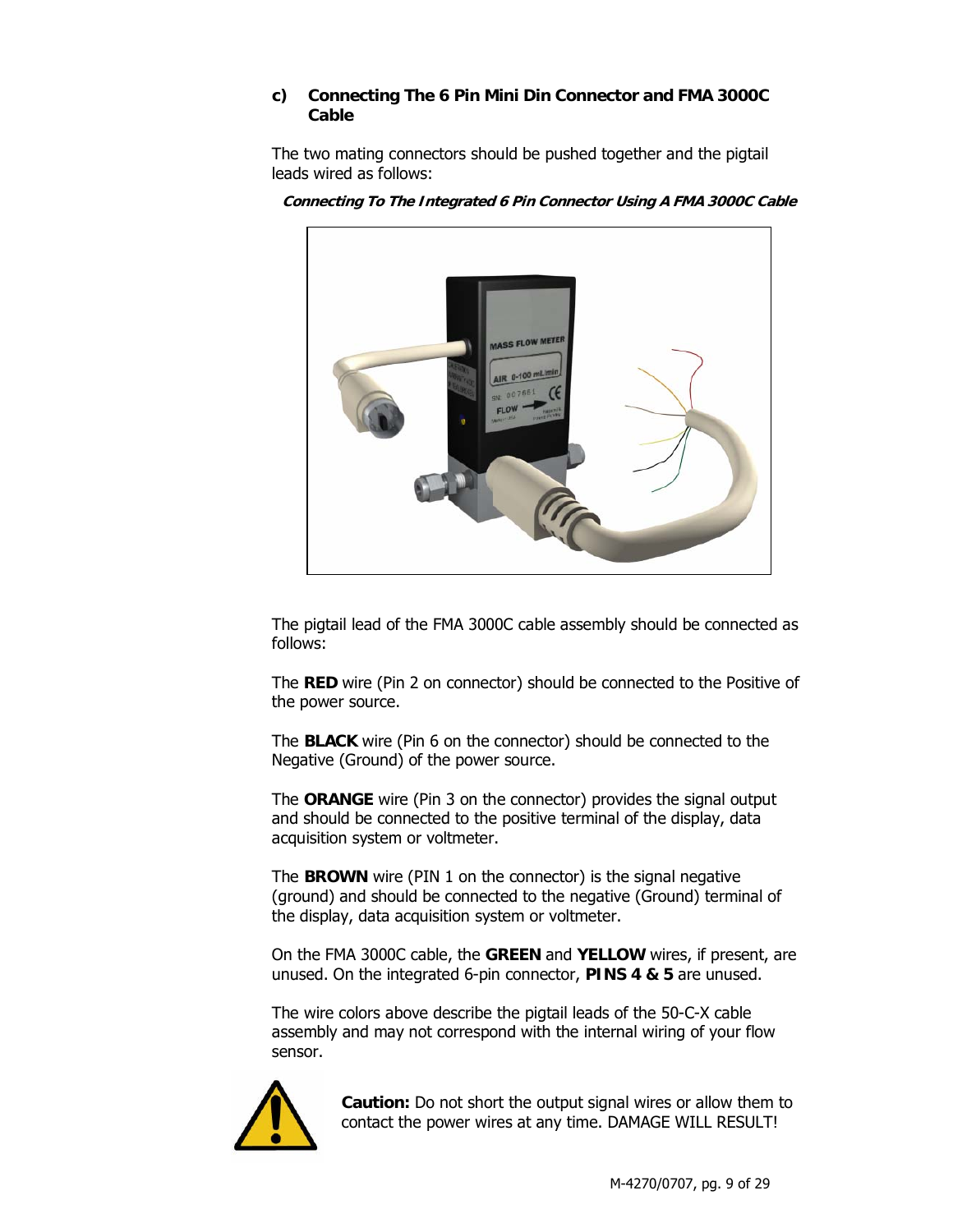#### **d) Connections For The 9 Pin D Sub Connector**

Using a suitable mating connector the pins should be wired as follows:



**Connecting To The Integrated 9 Pin Connector** 

**PIN 3** should be connected to the Positive of the power source.

**PIN 4** should be connected to the Negative (Ground) of the power source.

**PIN 2** provides the signal output and should be connected to the positive terminal of the display, data acquisition system or voltmeter.

**PIN 8** is the signal negative (ground) and should be connected to the negative (Ground) terminal of the display, data acquisition system or voltmeter.

Pins 1, 5, 6, 7 and 9 are not used.



**Caution:** Do not short the output signal pins or allow them to contact the power connections at any time. DAMAGE WILL RESULT!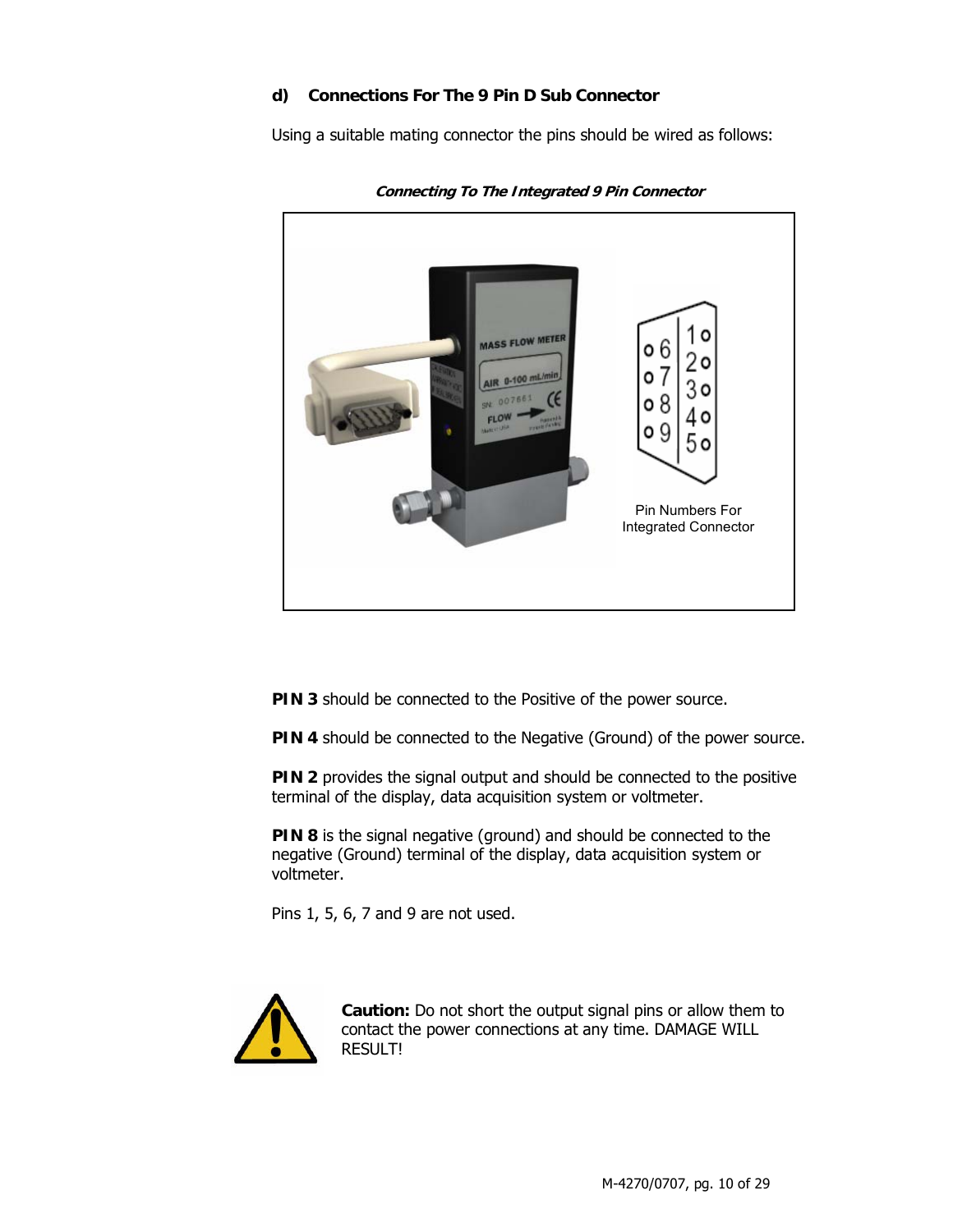#### **e) Connections For The 15 Pin D Sub Connector**

Using a suitable mating connector the pins should be wired as follows:



**Connecting To The Integrated 15 Pin Connector** 

**PIN 7** should be connected to the Positive of the power source.

**PIN 5** should be connected to the Negative (ground) of the power source.

**PIN 2** provides the signal output and should be connected to the positive terminal of the display, data acquisition system or voltmeter.

**PIN 10** is the signal negative (ground) and should be connected to the negative (Ground) terminal of the display, data acquisition system or voltmeter.

Pins 1, 3, 4, 6, 8, 9, 11, 12, 13, 14, and 15 are not used.



**Caution:** Do not short the output signal pins or allow them to contact the power connections at any time. DAMAGE WILL RESULT!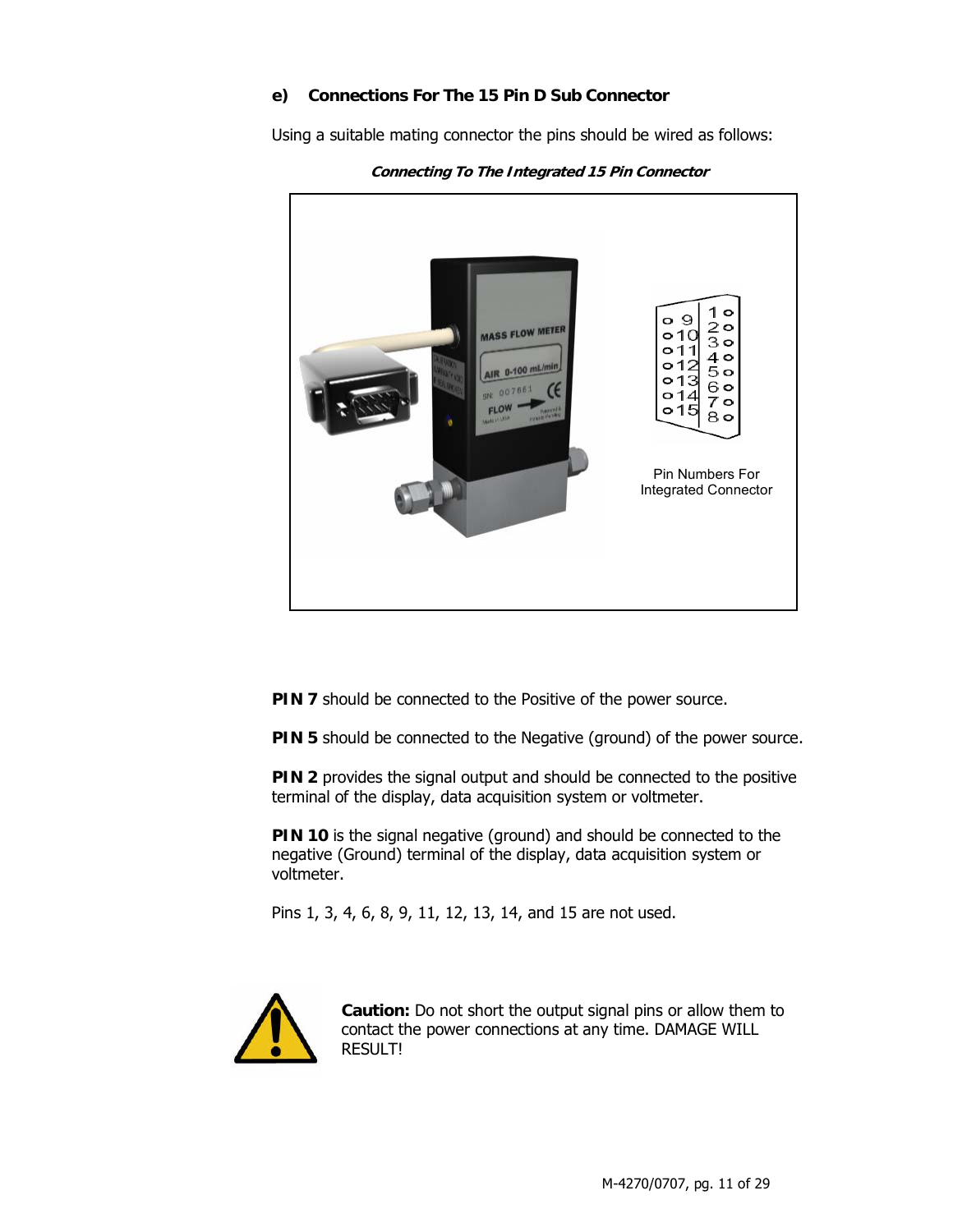#### **f) Using a 0-5VDC Output Power Adapter Package.**

An optional 0-5VDC Output Power Adapter Package is available for use with the FMA 3100/3300 series. This consists of a power source (115VAC or 230VAC), a connection hub and cable assembly with pig-tail (soldered wire) ends. This should be assembled as shown in the following diagram.

**Assembling an FMA 3115PW Power Adapter Package (the FMA 3230PW Power Adapter Package is similar)** 

A 0-5VDC analog output proportional to the flow rate may be made available by connecting the cable assembly to the connection hub. This output may then be connected to a display, data acquisition system or voltmeter with an impedance of greater than 2.5 kΩ (kilo ohms).

The **RED** wire of the cable assembly provides the signal output and should be connected to the positive terminal of the display, data acquisition system or voltmeter.

The **COPPER/BARE** wire of the cable assembly is the signal negative (ground) and should be connected to the negative (Ground) terminal of the display, data acquisition system or voltmeter.



**Caution:** Do not short the output signal wires or allow them to contact the power wires at any time. DAMAGE WILL RESULT!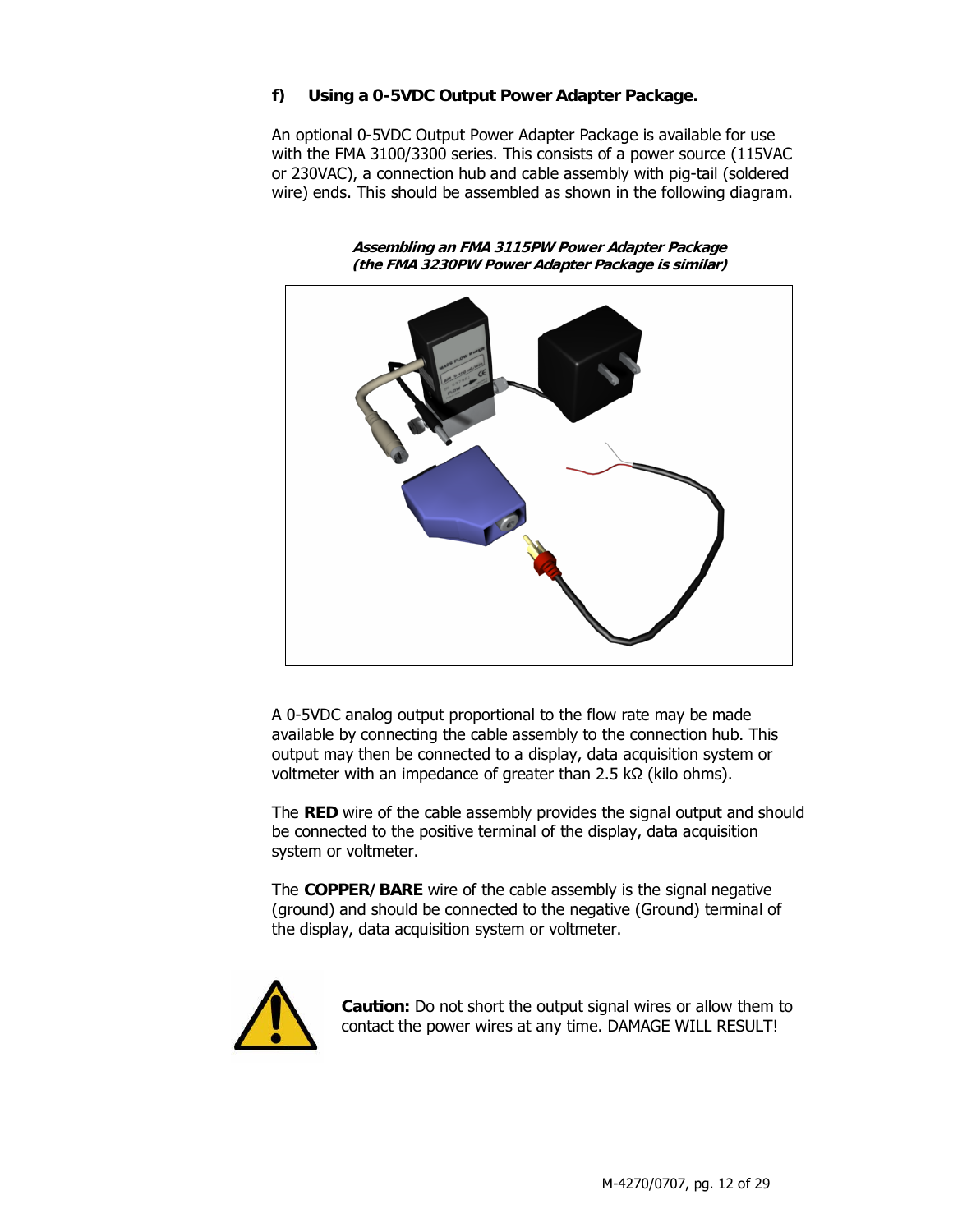## **C. Operation**

#### **1. Warm Up**

Before applying power to the unit check all tubing and electrical connections. Once correct installation is verified, you may switch on the power. The unit should then be allowed to warm up for 5 minutes.

#### **2. Verification of Zero**

Flow through the unit should be stopped by sealing or capping the inlet of the sensor. It is not adequate to only stop flow by turning off the gas supply or closing a valve as there may be a leak in the system. This would give a false reading.

After 5 minutes, the zero should be stable when there is no flow through the unit. If after 10-15 minutes the output is still not zero volts (within  $\pm 0.5$  volts) the unit should be adjusted as detailed in section C part 4.

It should be noted that power supply voltage variations and changes in ambient temperature can have an effect on zero readings.

#### **3. Flow Readings**

Each sensor is factory calibrated for a specific flow range and gas (or gas mixture). The calibration gas and flow range are shown on the unit's label and calibration certificate.

By monitoring the voltage output signal it is possible to determine the flow rate of the gas. Units are configured so that an output signal of 5.0VDC is provided when the maximum flow (i.e. Full Scale flow) is passing through the unit. The output signal is linear and scaleable enabling calculation of flow rates with in the sensor's range. For example:

For a flow range of 0-500sccm:

At 500sccm the output signal would be 5VDC

If the output signal is 3.5VDC then the flow rate would be:

 $500 \div 5 \times 3.5 = 350$  sccm

If the maximum flow rate is exceeded non-linear and inaccurate readings will result.

Units may be used for gases other than the calibration gas. In this case a "K Factor" would need to be applied and a corrected value calculated using the following formula: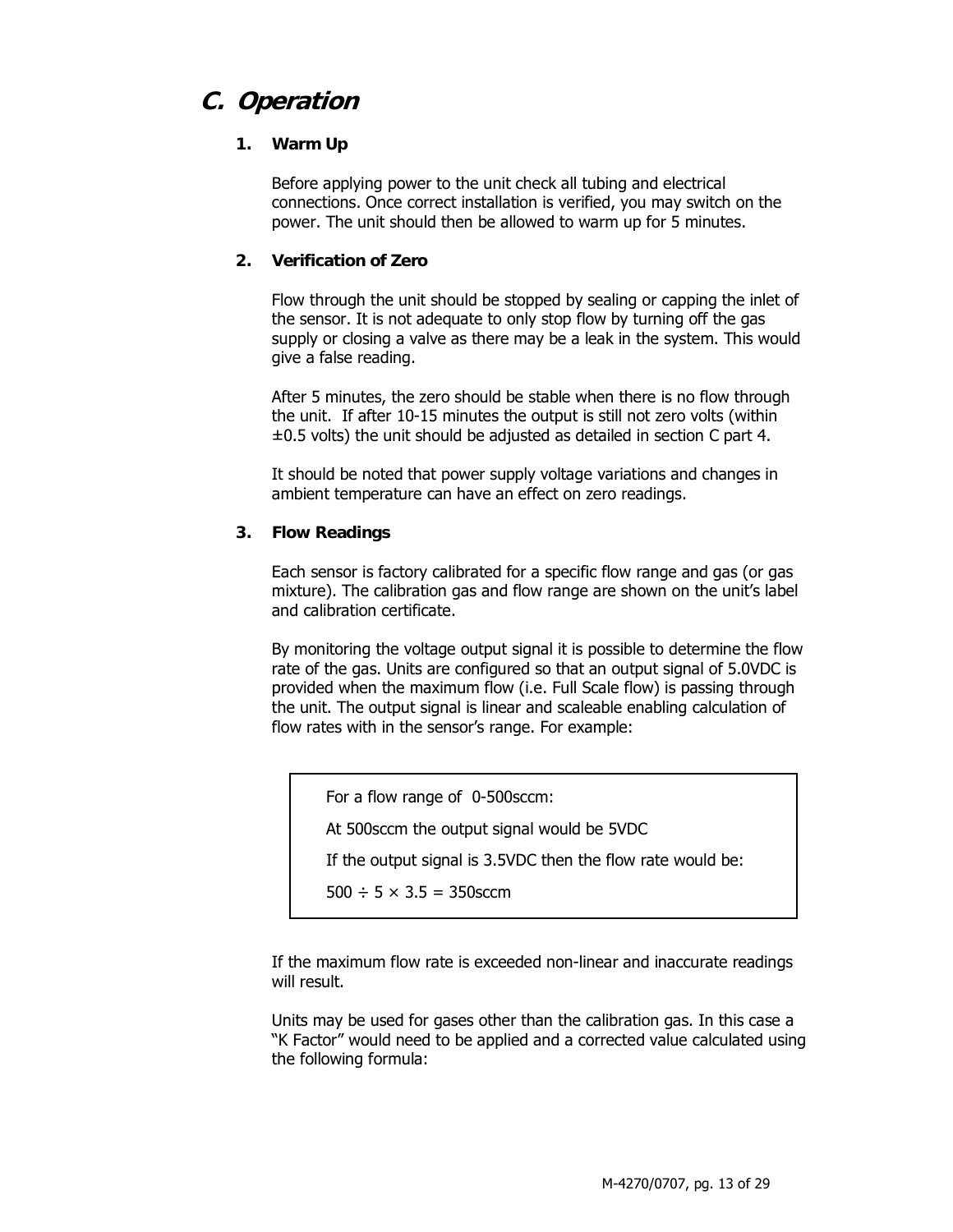$$
Q_1 / Q_2 = K_1 / K_2
$$
  
Q<sub>1</sub> is the flow rate of the new gas  
Q<sub>2</sub> is the flow rate of the original calibration gas  
K<sub>1</sub> is the K factor of the new gas  
K<sub>2</sub> is the K factor of the original calibration gas  

$$
Q_1 = (K_1 / K_2) Q_2
$$

If  $K_2$  is larger than  $K_1$  then linear results will only be achieved if the unit does not exceed  $5(K_1/K_2)$ VDC for the full scale output.

The accuracy of readings using K factors is not as good as that achieved for the calibration gas. The accuracy obtained (typically  $\pm$ 3% for K factors similar to the calibration gas) depends on the gas being used and the flow rate.

For a list of common K Factors see Section J.

#### Example 1

For a 0-200sccm unit calibrated for air the flow at 5.0VDC would be 200sccm. The K factor for air is 1. If the unit is used with Helium (K factor 1.454 relative to air) then the flow at 5VDC (i.e. the maximum flow) would be  $(1.454/1)200 = 290.8$  sccm

#### Example 2

For a 0-50.0 l/min unit calibrated for Argon the flow at 5.0VDC would be 50.0l/min. The K factor for Argon is 1.45. If the unit is used with Carbon Dioxide (K factor 0.74) then the flow rate 5.0VDC would be  $(0.74/1.45)50.0 = 25.5$ l/min

#### **4. Zero Adjustments**

The zero should be checked as detailed in section C part 2. If an adjustment is needed the Zero Potentiometer should be carefully turned using a small flat head screwdriver until the output (VDC) becomes zero.



**Caution:** Do NOT adjust the Gain Potentiometer when adjusting the zero or the unit will need to be recalibrated.

Care should be taken to only make small adjustments to the zero potentiometer. If too much of an adjustment is made and difficulties are being experienced in achieving a zero reading then turn the potentiometer fully anti-clockwise and begin making small clockwise adjustments until a zero reading is obtained.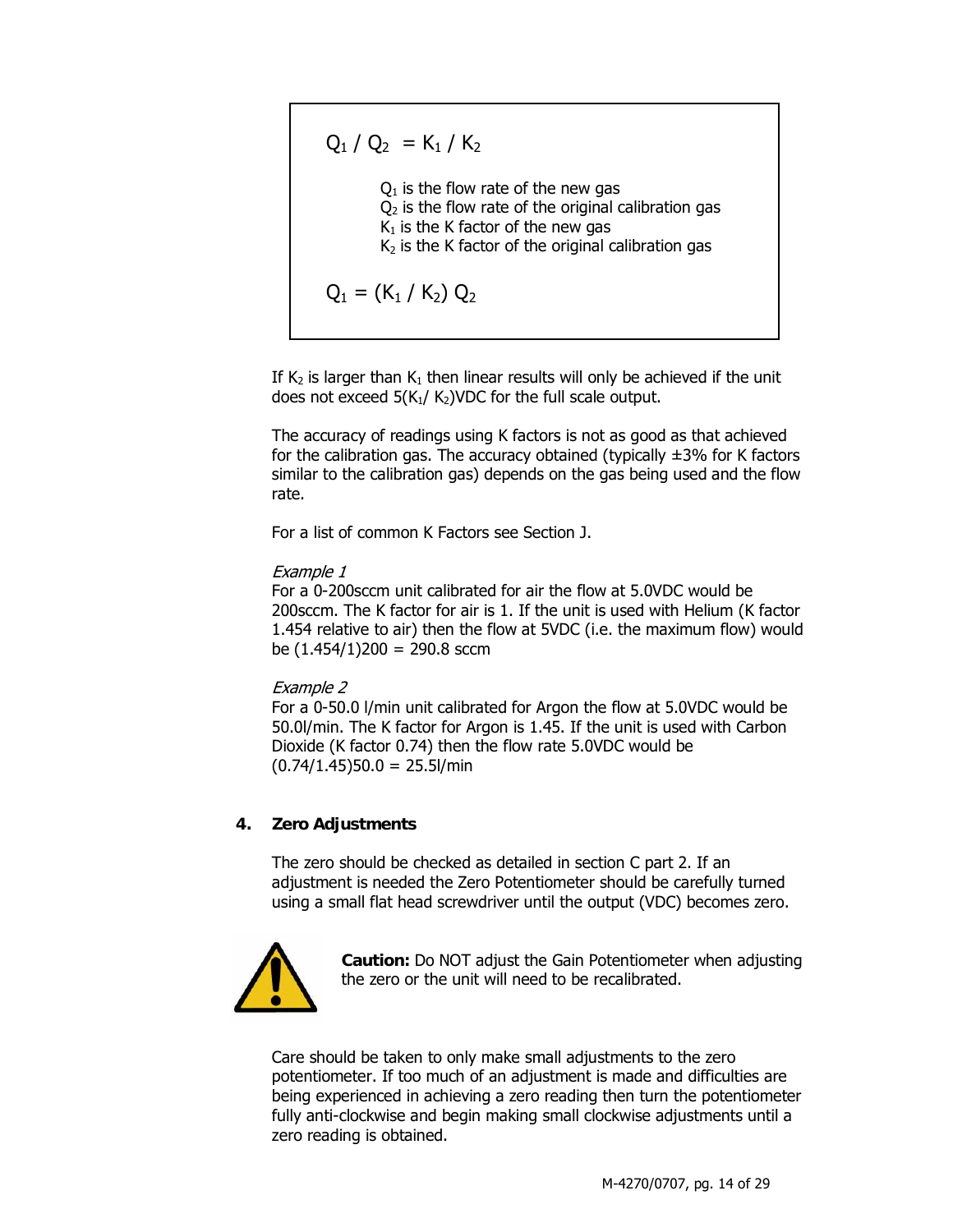**Making Zero Adjustments Using a Small Flathead Screwdriver** 



#### **5. Recalibration**

If recalibration is required please contact Omega Engineering.

## **D. Maintenance and Product Care**

#### **1. General**

Inlet filters should be periodically checked and cleaned or replaced as necessary.

Regularly check all electrical and process connections for damage or deterioration.

If the sensor is to be stored, keep both the inlet and outlet ports sealed.

Do not allow any liquid or moisture to enter the sensor or damage will occur.

#### **2. Returning Units for Repair or Recalibration**

To return a unit for repair or recalibration please contact the Omega Engineering Customer Service Department. An Authorized Return (AR) number will then be issued. The AR number should then be noted on the outside of the package and on any correspondence. Further details may be found on page 28 of this manual.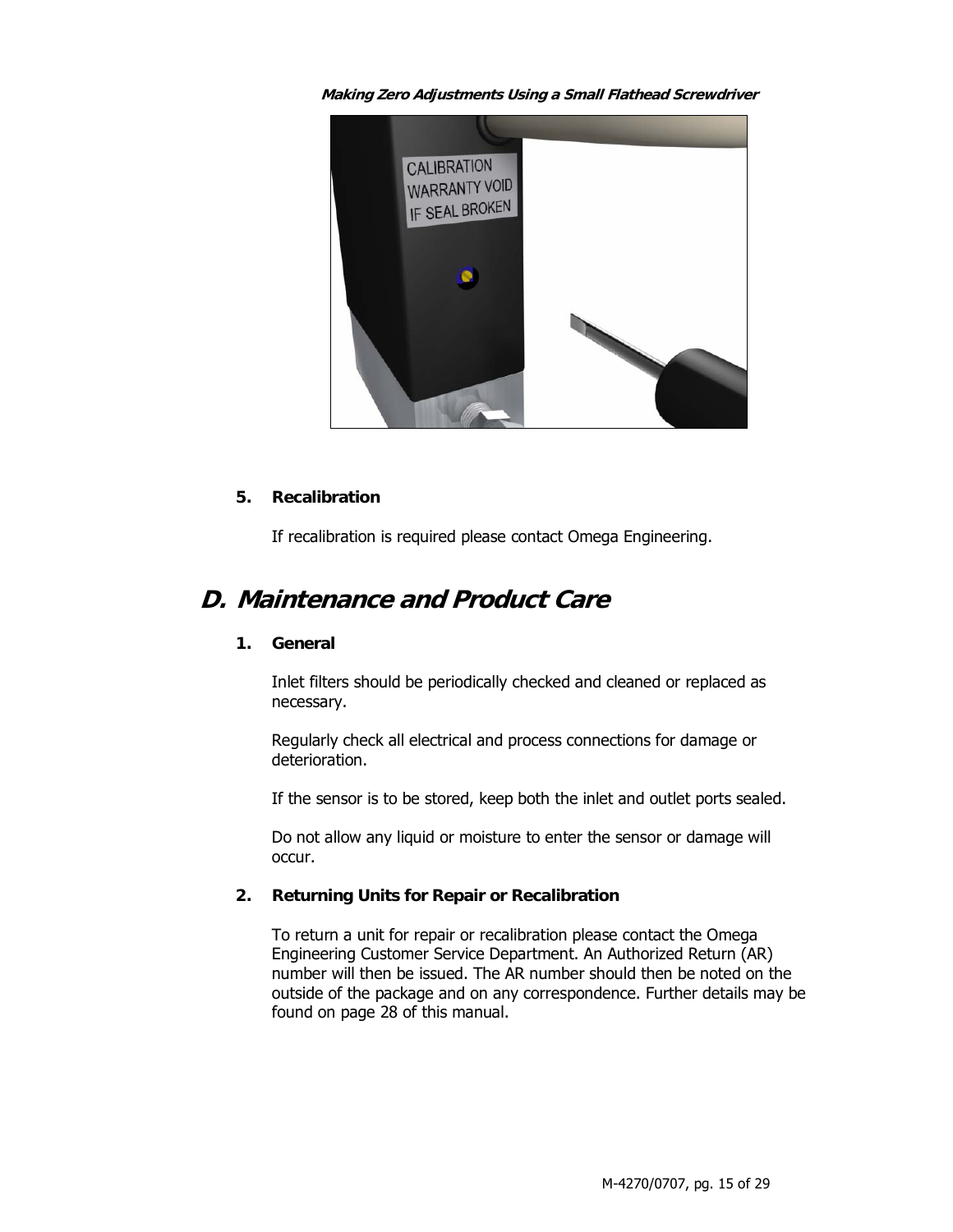# **E. Specifications**

|                                     | <b>FMA 3100</b>                                                                                                                                             | <b>FMA 3300</b>                   | <b>FMA 3100ST</b>                        | <b>FMA 3300ST</b>      |
|-------------------------------------|-------------------------------------------------------------------------------------------------------------------------------------------------------------|-----------------------------------|------------------------------------------|------------------------|
| Accuracy<br>(including linearity)   | ±1.5% Full Scale*                                                                                                                                           |                                   |                                          |                        |
| Repeatability                       |                                                                                                                                                             | ±0.25% Full Scale*                |                                          |                        |
| <b>Pressure Rating</b>              | 150 psig (10.3 bar)                                                                                                                                         |                                   |                                          | 500 psig (34.5 bar)    |
| <b>Pressure Sensitivity</b>         |                                                                                                                                                             |                                   | ±0.02% Full Scale* per psi (per 69 mbar) |                        |
| <b>Temperature Rating</b>           | Operating Range: 5 to 55°C<br>Recommended Range (for best performance) : 10 to 40°C<br>Storage Range: 0 to 70°C                                             |                                   |                                          |                        |
| Temperature<br>Sensitivity          |                                                                                                                                                             | $\pm 0.15\%$ F.S.* or less per °C |                                          |                        |
| Leak Integrity                      | $1x10^{-7}$ sccs of He                                                                                                                                      |                                   |                                          |                        |
| <b>Wetted Materials</b>             | Aluminum                                                                                                                                                    |                                   | 303 Stainless Steel                      |                        |
|                                     | 304 Stainless Steel                                                                                                                                         |                                   |                                          | 304 Stainless Steel    |
|                                     | 316 Stainless Steel                                                                                                                                         |                                   |                                          | 316 Stainless Steel    |
|                                     |                                                                                                                                                             |                                   |                                          | Epoxy                  |
| O-Ring Material                     | Viton $^{\circledR}$                                                                                                                                        |                                   | N/A                                      |                        |
| <b>Fitting Material</b>             | Choose from acetal, brass, or stainless steel                                                                                                               |                                   |                                          |                        |
| Recommended<br>Filtration           | 20 microns or less<br>Optional inline filters available                                                                                                     |                                   |                                          |                        |
| Compatible gases                    | Clean, dry gases compatible with wetted materials                                                                                                           |                                   |                                          |                        |
| 0-5 VDC Output<br>Signal            | Impedance of greater than 2.5 $K\Omega$                                                                                                                     |                                   |                                          |                        |
| Warm-Up Time                        | Less than 5 minutes                                                                                                                                         |                                   |                                          |                        |
| Integrated Display                  | N/A                                                                                                                                                         | 31/ <sub>2</sub> digit            | N/A                                      | 31/ <sub>2</sub> digit |
| <b>Typical Power</b><br>Consumption | Standard: 12 VDC @ 100 mA (12.5-15 VDC)<br>"E" Suffix: 24 VDC @ 80 mA (22-25 VDC)                                                                           |                                   |                                          |                        |
| Peak Power<br>Consumption           | Standard: 12 VDC @ 180 mA (12.5-15 VDC)<br>"E" Suffix: 24 VDC @ 160 mA (22-25 VDC)                                                                          |                                   |                                          |                        |
| <b>Electrical Connections</b>       | Integrated 36" (92 mm) cable, terminated with:<br>Standard: 6-pin Mini-DIN male (PS/2 Style)<br>D1 Option: 9-pin D-Sub male<br>D2 Option: 15-pin D-Sub male |                                   |                                          |                        |
| <b>Settling Time</b>                | Typically <1 second for 97% of final value                                                                                                                  |                                   |                                          |                        |
| Reliability                         | 100,000 Hours MTBF (testing ongoing)                                                                                                                        |                                   |                                          |                        |
| Certifications                      | <b>CE Approved</b><br>89/336/EEC (EN 55011 & EN 50082-1)<br>73/23/EEC Low Voltage Directive                                                                 |                                   |                                          |                        |
| Ratings                             | <b>IP10 (NEMA 1)</b>                                                                                                                                        |                                   |                                          |                        |

\*Specifications from 10-100% of rated flow. Linearity is best fit straight line. All calibrations performed with air unless otherwise stated on calibration certificate.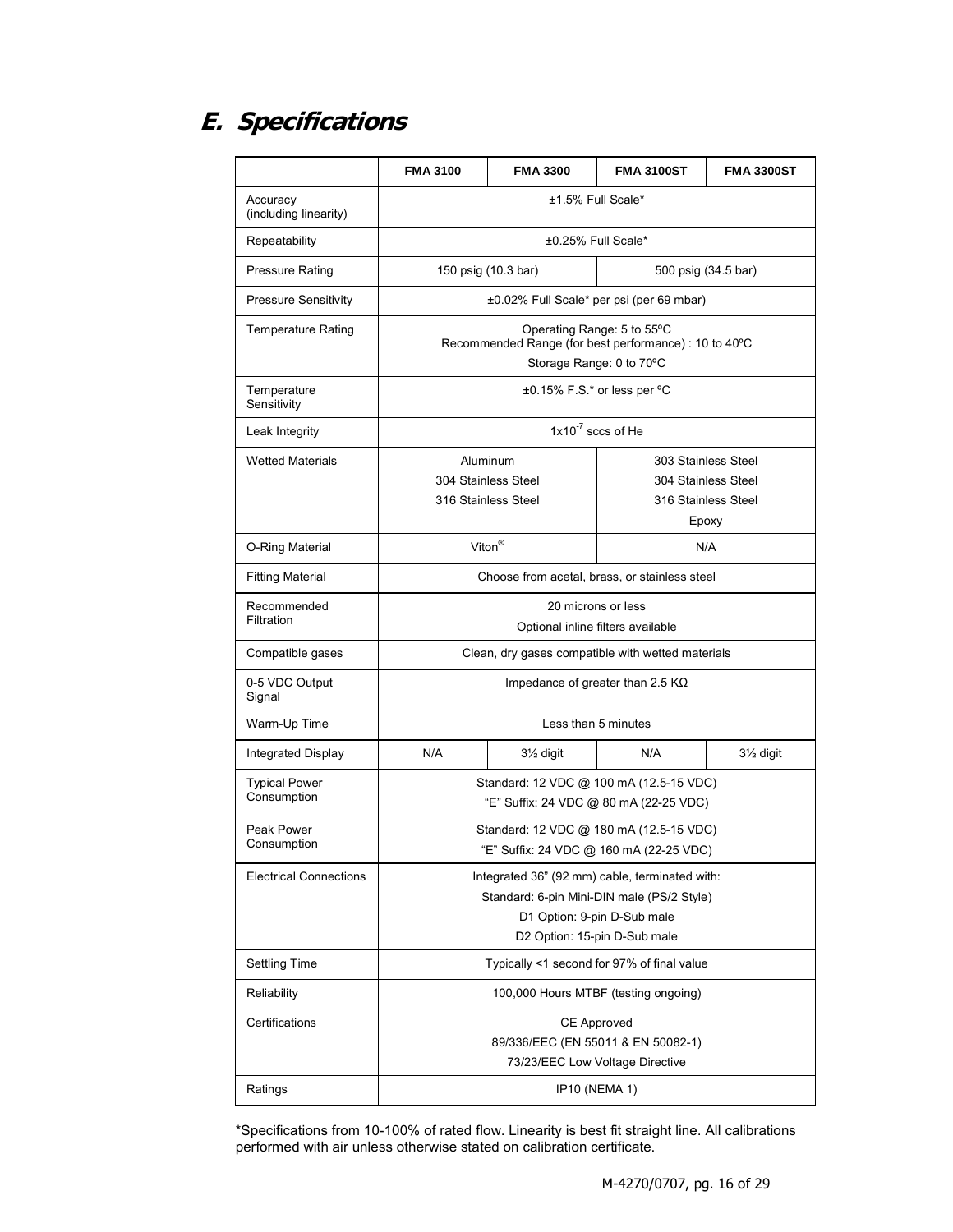# F. Dimensions

ALL DIMENSIONS IN INCHES (MILLIMETERS IN BRACKETS)

FMA 3100 - 0-500 sccm Flow Ranges and Below 1/4" Stainless Fittings Shown

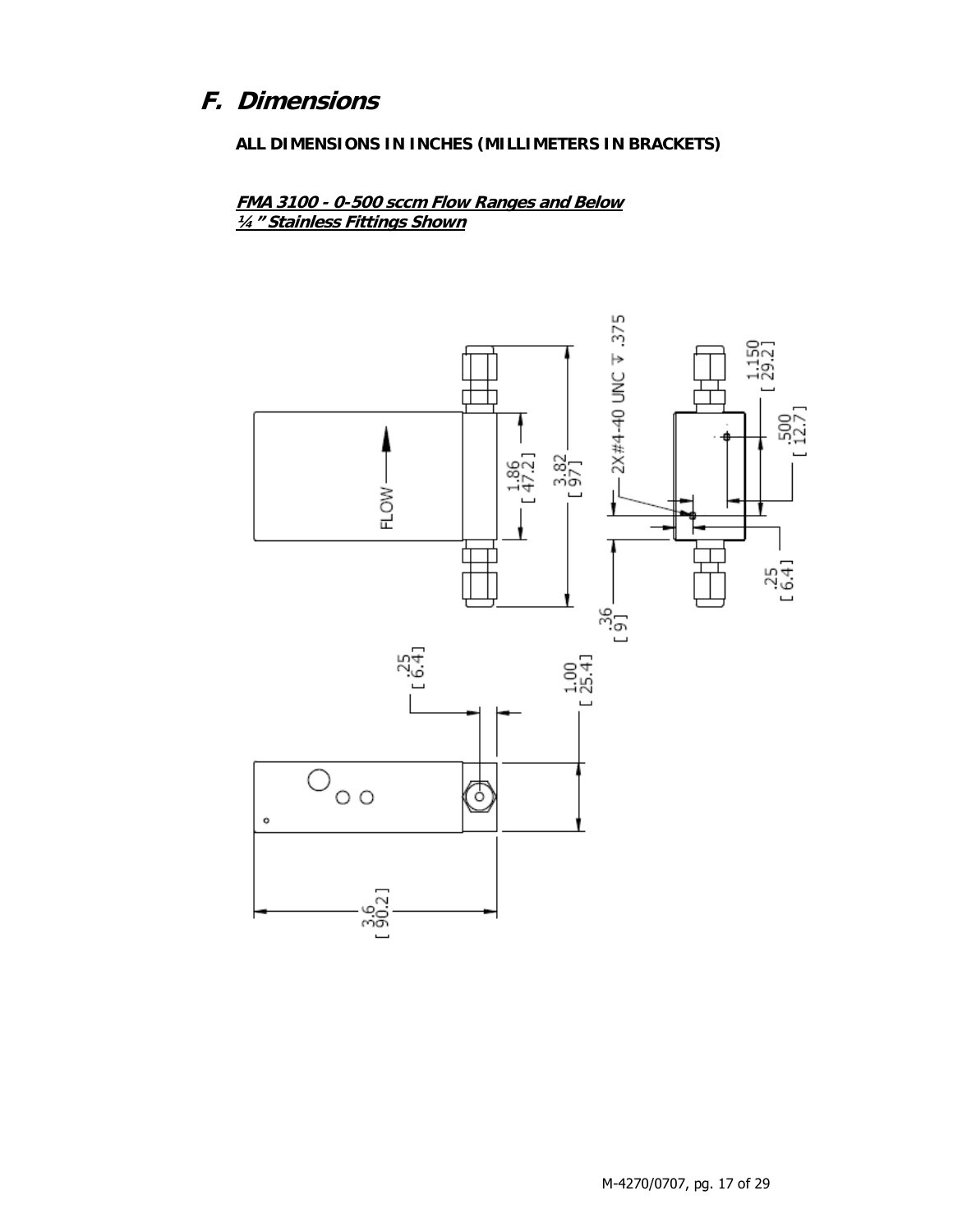#### **FMA 3100 - 0-1000sccm Up To 0-10 L/min & FMA 3100ST - All Ranges Up To 0-10 L/min ¼" Stainless Fittings Shown**

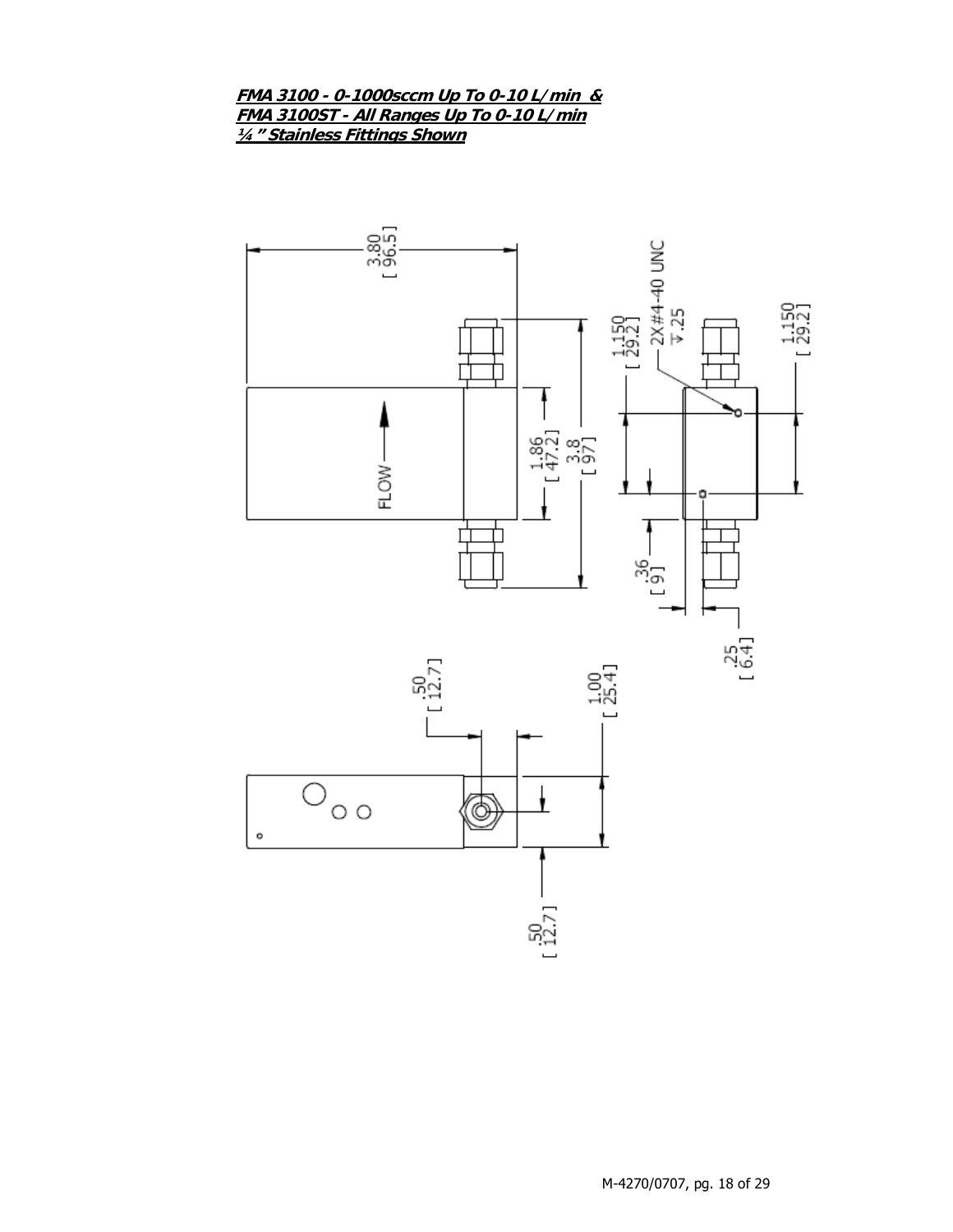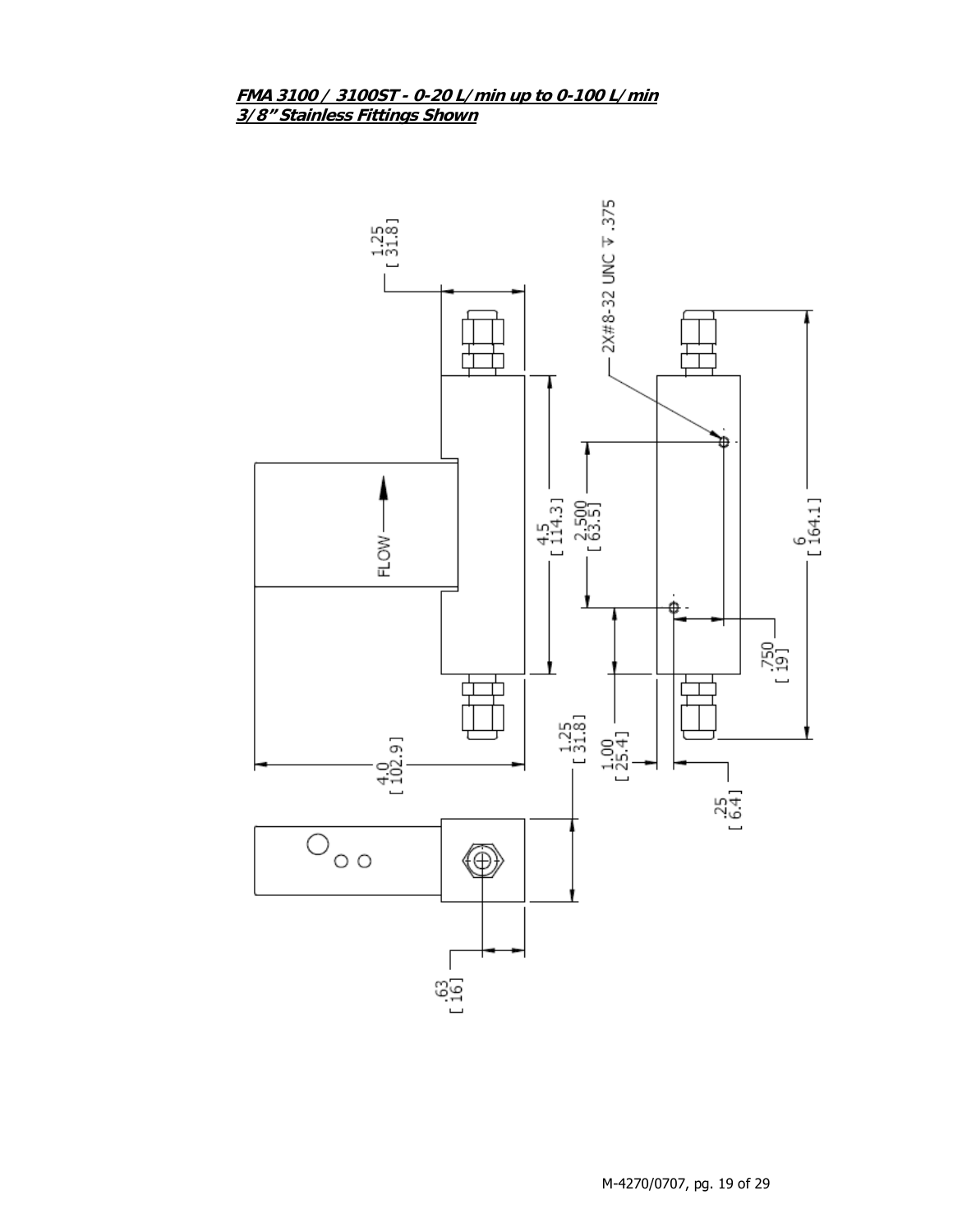FMA 3100 - 0-200 L/min and 0-500 L/min<br>1/2" Stainless Fittings Shown

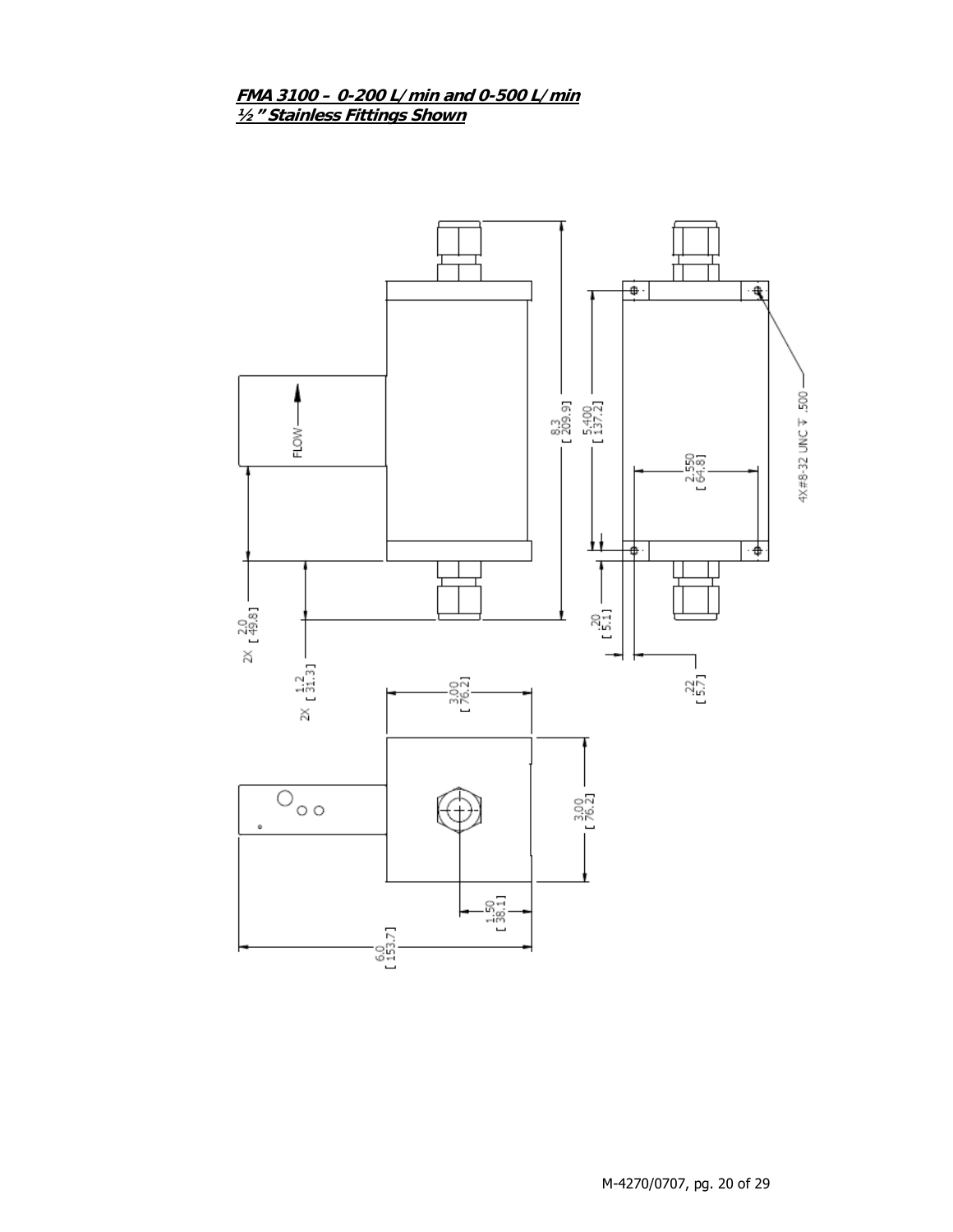FMA 3300 - Flow Ranges Up To 0-500sccm 1/4" Stainless Fittings Shown

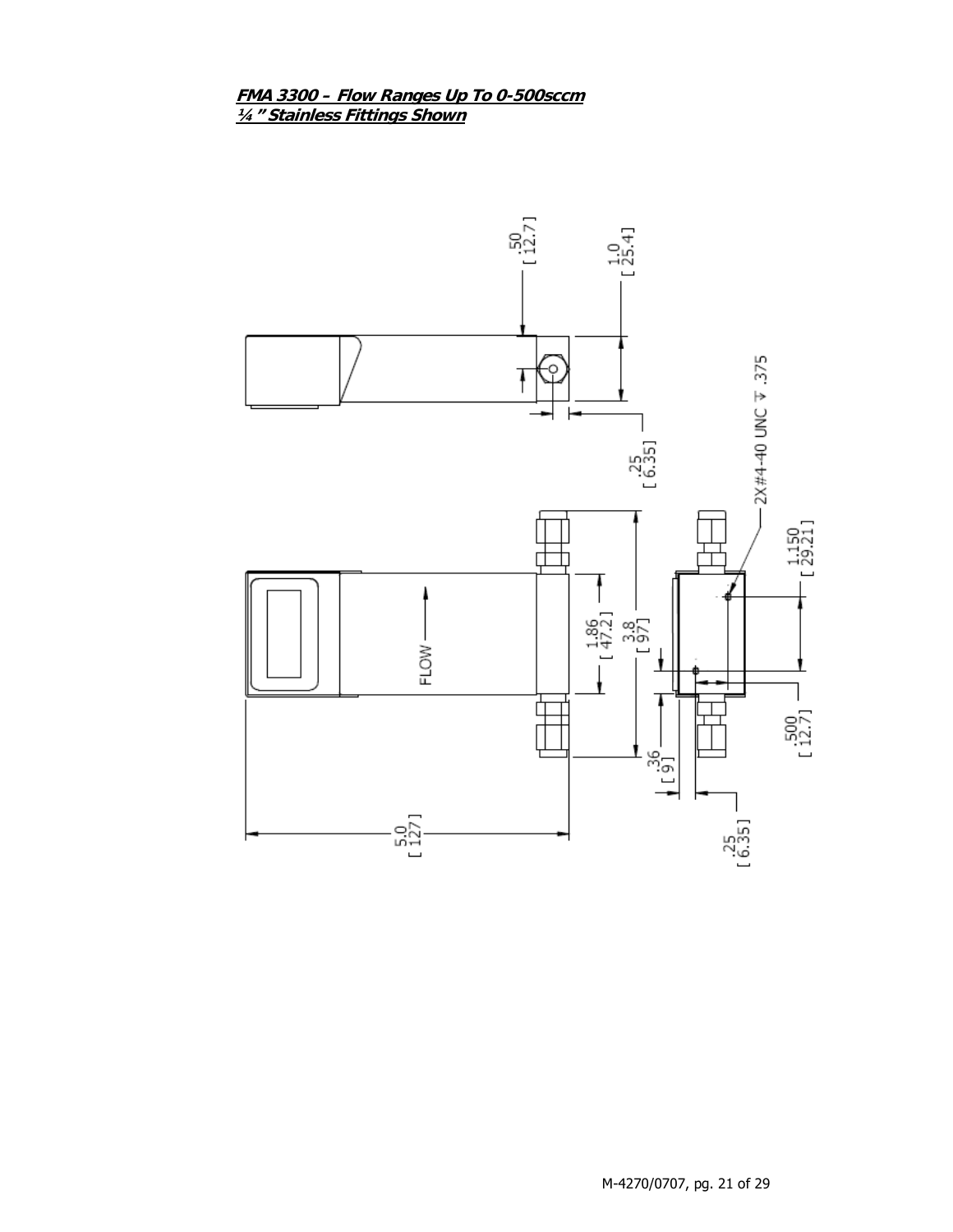**FMA 3300 - 0-1000sccm Up To 0-10 L/min & FMA 3300ST - All Ranges Up To 0-10 L/min ¼" Stainless Fittings Shown**



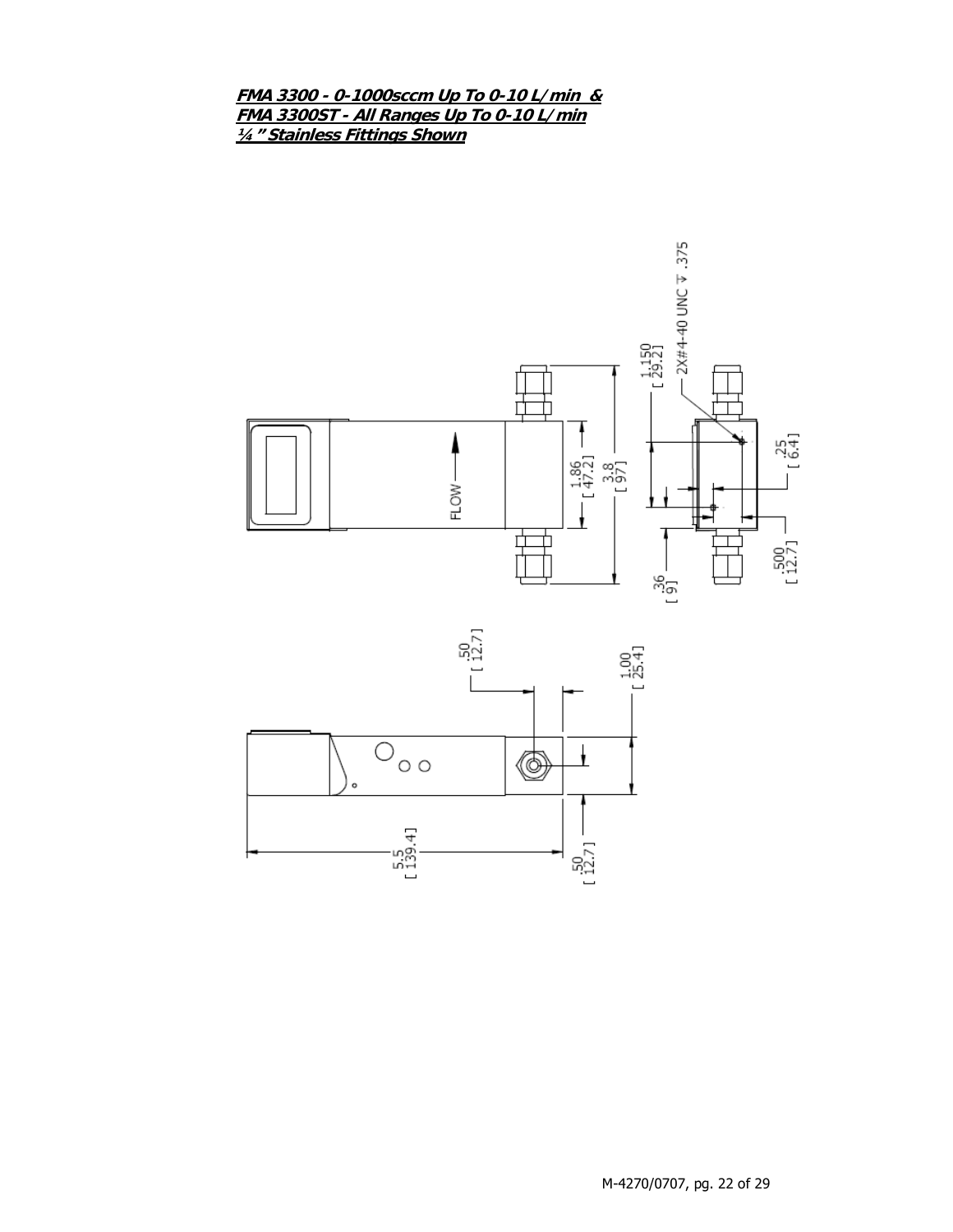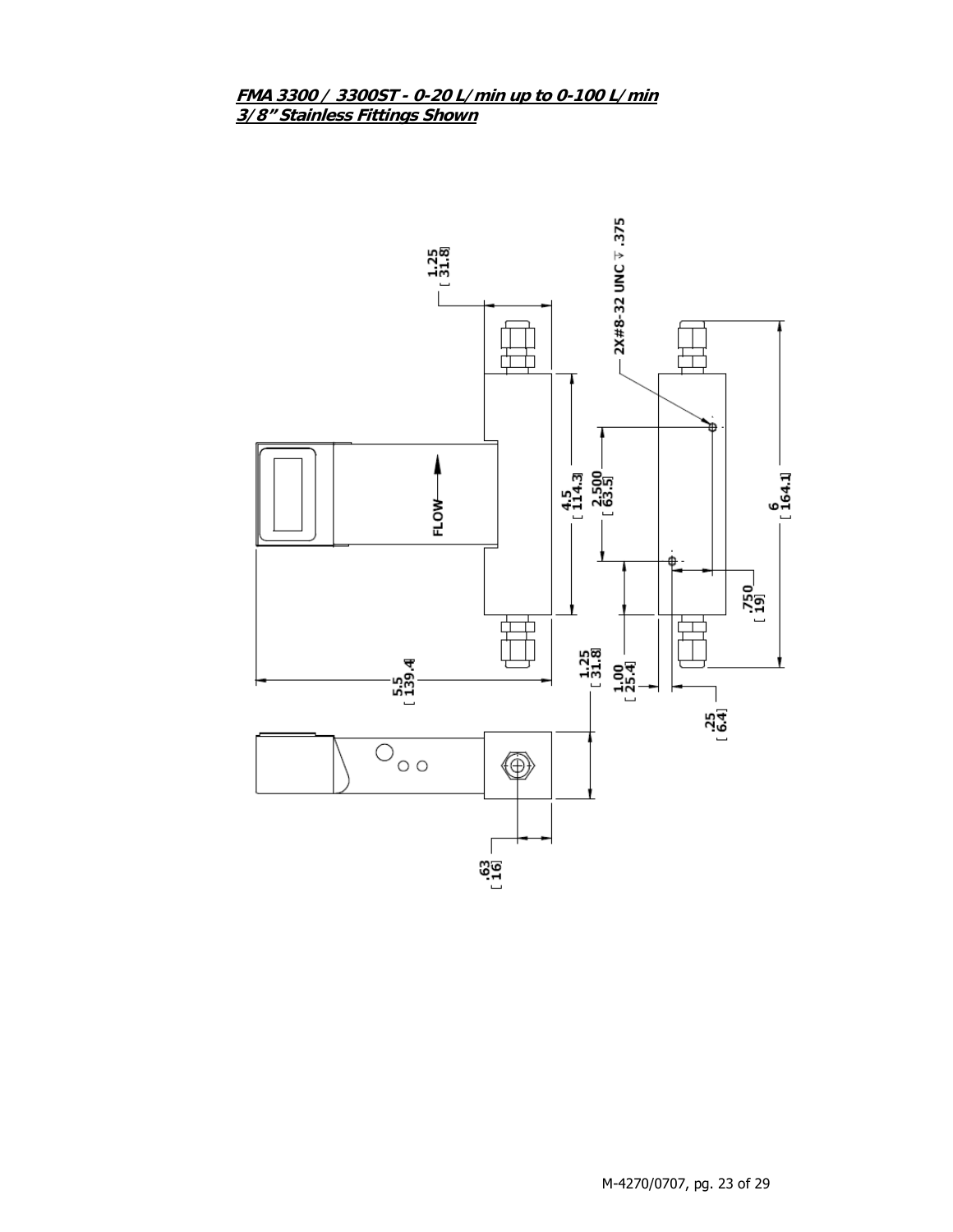FMA 3100 - 0-200 L/min and 0-500 L/min 1/2" Stainless Fittings Shown

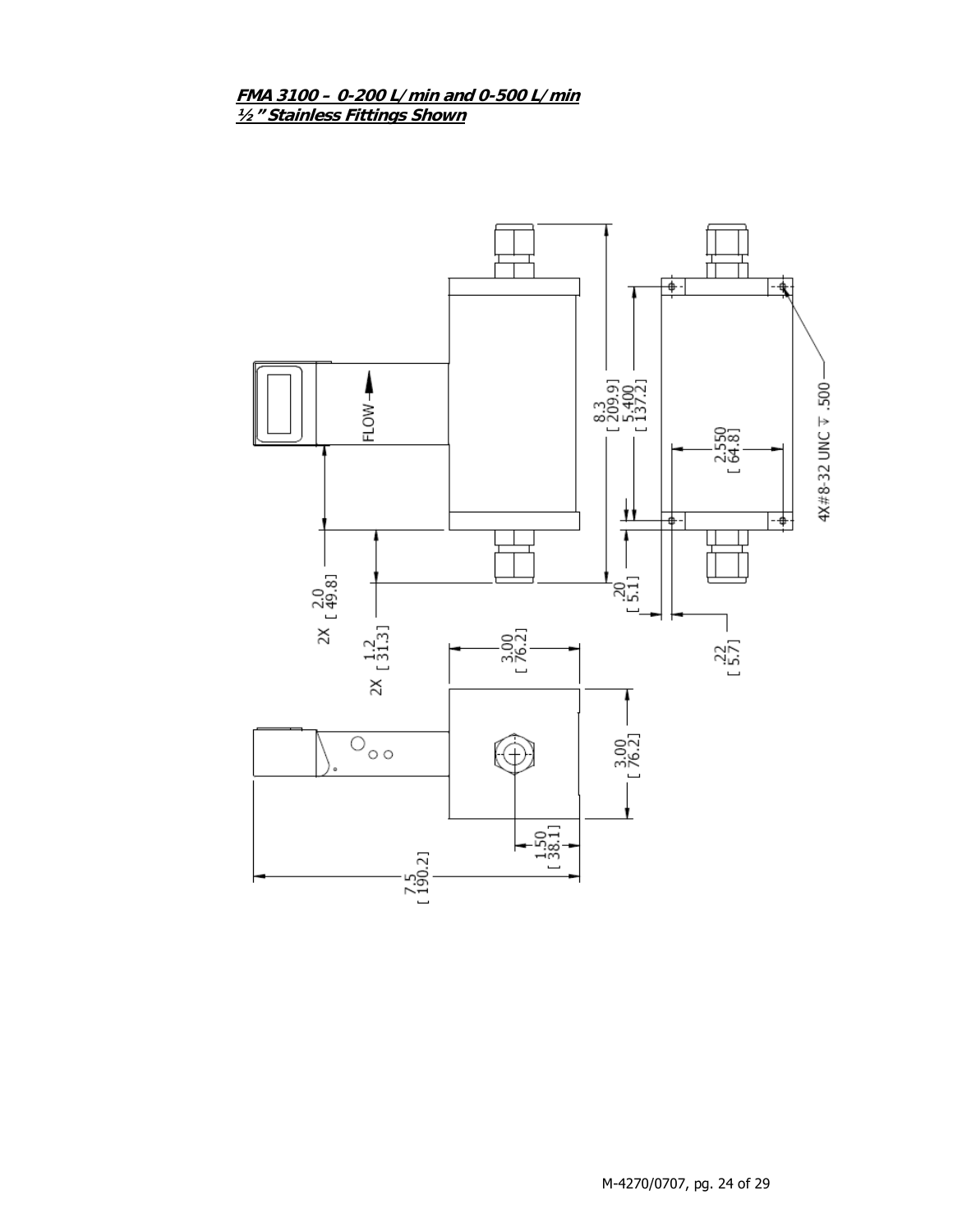## **G. Gas K Factors**

| Gas            | <b>Chemical</b><br><b>Symbol</b> | <b>K</b> Factor |
|----------------|----------------------------------|-----------------|
| Acetylene      | C <sub>2</sub> H <sub>2</sub>    | 0.589           |
| Air            |                                  | 1.000           |
| Argon          | Ar                               | 1.438           |
| <b>Butane</b>  | $C_4H_{10}$                      | 0.260           |
| Carbon Dioxide | CO <sub>2</sub>                  | 0.739           |
| Deuterium      | D <sub>2</sub>                   | 1.000           |
| Ethylene       | C <sub>2</sub> H <sub>4</sub>    | 0.598           |
| Freon 11       | CCL <sub>3</sub> F               | 0.330           |
| Freon 12       | CCL <sub>2</sub> F <sub>2</sub>  | 0.354           |
| Freon 13       | CCLF <sub>3</sub>                | 0.385           |
| Freon 14       | CF <sub>4</sub>                  | 0.420           |
| Freon 22       | CHCLF <sub>2</sub>               | 0.460           |
| Germane        | GeH <sub>4</sub>                 | 0.570           |
| Helium         | He                               | 1.458           |
| Hydrogen       | H <sub>2</sub>                   | 1.011           |
| Krypton        | Kr                               | 1.440           |
| Methane        | CH <sub>4</sub>                  | 0.721           |
| Neon           | <b>Ne</b>                        | 1.443           |
| Nitric Oxide   | <b>NO</b>                        | 0.990           |
| Nitrogen       | N <sub>2</sub>                   | 1.000           |
| Nitrous Oxide  | $N_2O$                           | 0.710           |
| Oxygen         | O <sub>2</sub>                   | 0.991           |
| Ozone          | $\mathsf{O}_3$                   | 0.446           |
| Propane        | $C_3H_8$                         | 0.383           |
| Sulfur Dioxide | SO <sub>2</sub>                  | 0.690           |
| Xenon          | Xe                               | 1.437           |

These K Factors are given for reference only and are not intended as a recommendation of application suitability. Accuracy and response will be affected depending on the gas and flow range. Check the compatibility of all wetted materials before using any gas other than the calibration gas for the unit.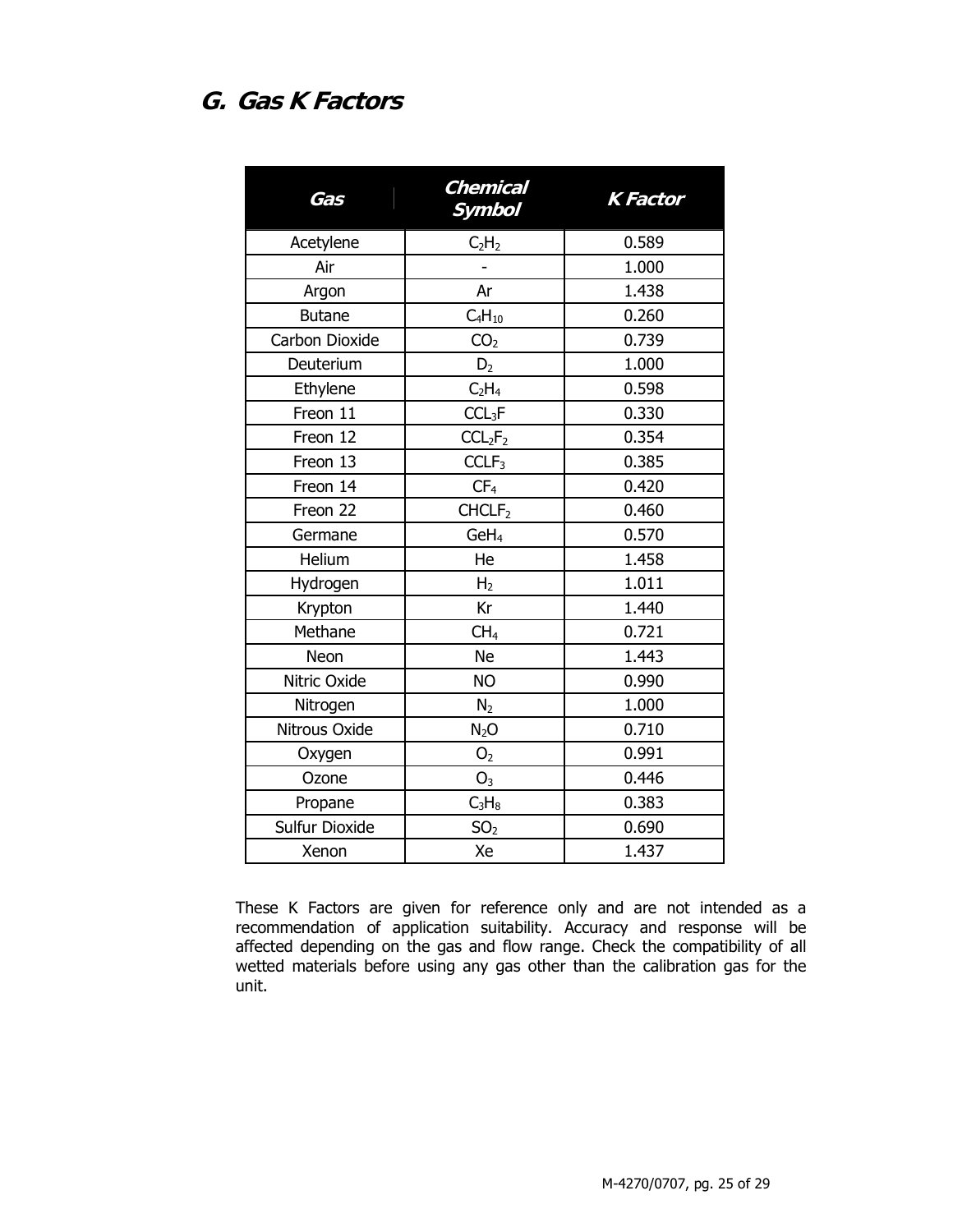# **H. Troubleshooting Guide**

| Symptom             | <b>Possible Cause</b>                       | <b>Method of Correction</b>                                                                                     |
|---------------------|---------------------------------------------|-----------------------------------------------------------------------------------------------------------------|
| No response         | Unit wired incorrectly                      | Check wiring is according to<br>Section B5                                                                      |
|                     | Loose connection                            | Check all connectors and<br>wiring                                                                              |
|                     | Damaged connector pins                      | Contact Omega Engineering                                                                                       |
|                     | Blocked flow path                           | Check flow path for<br>obstructions.                                                                            |
|                     | Piping leak before sensor                   | Check all piping and<br>connections.                                                                            |
|                     | Insufficient power                          | Check the power supply<br>output and increase if<br>necessary                                                   |
|                     | Output load resistance too<br>low           | Ensure the voltmeter or data<br>acquisition system or display<br>has an impedance of greater<br>than of 2.5kohm |
|                     | Flow too low for the unit                   | Ensure that the flow being<br>measured is within the<br>capabilities of the unit                                |
|                     | Unit damaged or faulty                      | Contact Omega Engineering                                                                                       |
| Inaccurate readings | Particles in flow path                      | Add filtration before the<br>sensor.                                                                            |
|                     | Flow path obscured                          | Remove any debris or<br>blockage in the flow path eg.<br>PTFE tape.                                             |
|                     | Unit calibrated for a<br>different gas      | Check calibration certificate<br>and apply a "K" Factor to<br>readings if necessary.                            |
|                     | Gas composition is variable                 | Contact Omega Engineering                                                                                       |
|                     | Fittings have been changed                  | Replace the factory installed<br>fittings                                                                       |
|                     | Moisture in gas                             | Ensure gas is clean and dry                                                                                     |
|                     | Insufficient warm-up period                 | Allow the unit to warm-up<br>for at least 5 minutes.                                                            |
|                     | Zero drift                                  | Verify the zero and adjust as<br>necessary as explained in<br>Section C                                         |
|                     | The gain potentiometer has<br>been adjusted | Contact the Omega<br>Engineering                                                                                |
|                     | Unit needs recalibration                    | Contact the Omega<br>Engineering                                                                                |
|                     | Flow too high for the unit                  | Ensure that the flow being<br>measured is within the<br>capabilities of the unit                                |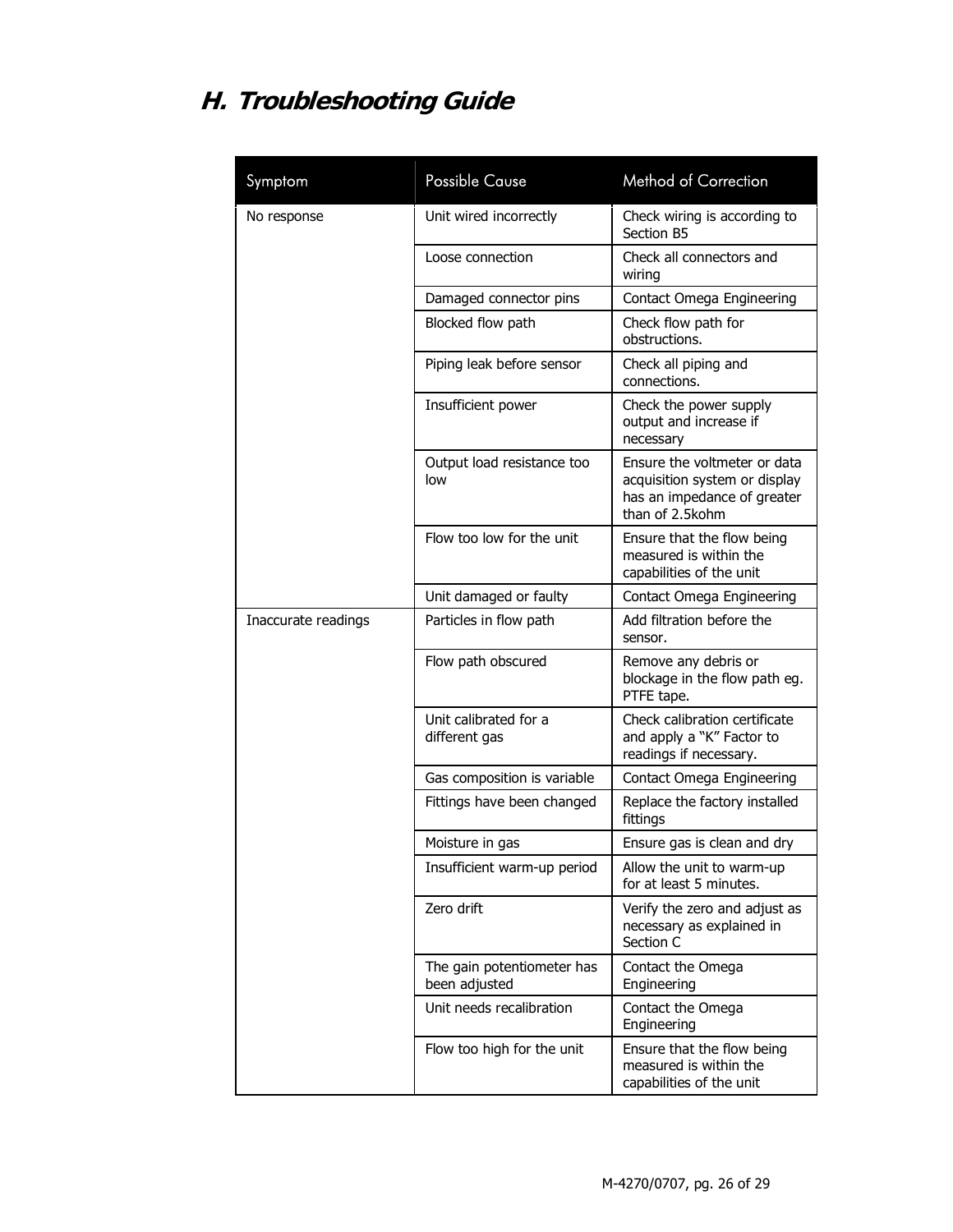| Symptom                 | <b>Possible Cause</b>                                                             | <b>Method of Correction</b>                                                                                         |
|-------------------------|-----------------------------------------------------------------------------------|---------------------------------------------------------------------------------------------------------------------|
| Inaccurate Readings     | Output load resistance too<br>low                                                 | Ensure the voltmeter or data<br>acquisition system or display<br>has an impedance of greater<br>than of 2.5kohm     |
|                         | Insufficient power                                                                | Check the power supply<br>output and increase if<br>necessary                                                       |
|                         | Ambient temperature too<br>high or too low                                        | Place the unit in a suitable<br>environment                                                                         |
|                         | Gas temperature too high<br>or too low                                            | Ensure the gas temperature is<br>within the recommended<br>operating range                                          |
|                         | Unit damaged or faulty                                                            | Contact Omega Engineering                                                                                           |
| Problems with rezeroing | Gas flow through unit not<br>completely stopped                                   | Ensure there is no flow<br>through the unit. The easiest<br>way to do this is to plug both<br>the inlet and outlet. |
|                         | Severe fluctuations in the<br>ambient temperature e.g.<br>unit in direct sunlight | Carry out the rezero<br>procedure in a stable<br>environment                                                        |
|                         | Unstable power supply                                                             | Check the stability and<br>suitability of the power source                                                          |
|                         | Insufficient warm-up<br>period                                                    | Allow the unit to warm-up for<br>at least 5 minutes.                                                                |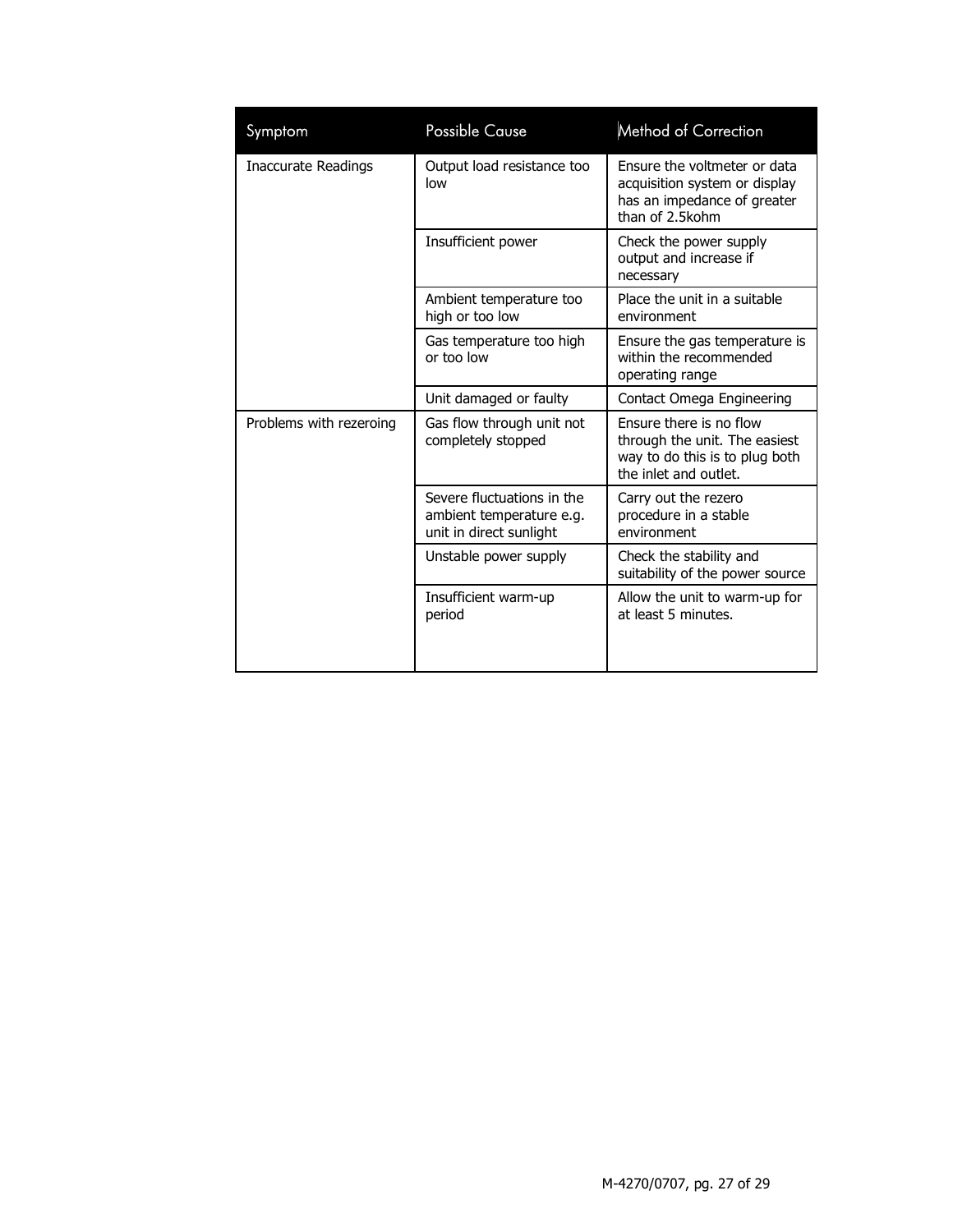#### **∣WARRANTY/DISCLAIMER** ∣

OMEGA ENGINEERING, INC. warrants this unit to be free of defects in materials and workmanship for a period of 13 months from date of purchase. OMEGA's WARRANTY adds an additional one (1) month grace period to the normal one (1) year product warranty to cover handling and shipping time. This ensures that OMEGA's customers receive maximum coverage on each product.

If the unit malfunctions, it must be returned to the factory for evaluation. OMEGA's Customer Service Department will issue an Authorized Return (AR) number immediately upon phone or written request. Upon examination by OMEGA, if the unit is found to be defective, it will be repaired or replaced at no charge. OMEGA's WARRANTY does not apply to defects resulting from any action of the purchaser, including but not limited to mishandling, improper interfacing, operation outside of design limits, improper repair, or unauthorized modification. This WARRANTY is VOID if the unit shows evidence of having been tampered with or shows evidence of having been damaged as a result of excessive corrosion; or current, heat, moisture or vibration; improper specification; misapplication; misuse or other operating conditions outside of OMEGA's control. Components in which wear is not warranted, include but are not limited to contact points, fuses, and triacs.

OMEGA is pleased to offer suggestions on the use of its various products. However, OMEGA neither assumes responsibility for any omissions or errors nor assumes liability for any damages that result from the use of its products in accordance with information provided by OMEGA, either verbal or written. OMEGA warrants only that the parts manufactured by the company will be as specified and free of defects. OMEGA MAKES NO OTHER WARRANTIES OR REPRESENTATIONS OF ANY KIND WHATSOEVER, EXPRESSED OR IMPLIED, EXCEPT THAT OF TITLE, AND ALL IMPLIED WARRANTIES INCLUDING ANY WARRANTY OF MERCHANTABILITY AND FITNESS FOR A PARTICULAR PURPOSE ARE HEREBY DISCLAIMED. LIMITATION OF LIABILITY: The remedies of purchaser set forth herein are exclusive, and the total liability of OMEGA with respect to this order, whether based on contract, warranty, negligence, indemnification, strict liability or otherwise, shall not exceed the purchase price of the<br>component upon which liability is based. In no event shall OMEGA be liable for consequential, incidental or special damages.

CONDITIONS: Equipment sold by OMEGA is not intended to be used, nor shall it be used: (1) as a "Basic Component" under 10 CFR 21 (NRC), used in or with any nuclear installation or activity; or (2) in medical applications or used on humans. Should any Product(s) be used in or with any nuclear installation or activity, medical application, used on humans, or misused in any way, OMEGA assumes no responsibility as set forth in our basic WARRANTY/DISCLAIMER language, and, additionally, purchaser will indemnify OMEGA and hold OMEGA harmless from any liability or damage whatsoever arising out of the use of the Product(s) in such a manner.

#### **RETURN REQUESTS/INQUIRIES**

Direct all warranty and repair requests/inquiries to the OMEGA Customer Service Department. BEFORE RETURNING ANY PRODUCT(S) TO OMEGA, PURCHASER MUST OBTAIN AN AUTHORIZED RETURN (AR) NUMBER FROM OMEGA'S CUSTOMER SERVICE DEPARTMENT (IN ORDER TO AVOID PROCESSING DELAYS). The assigned AR number should then be marked on the outside of the return package and on any correspondence.

The purchaser is responsible for shipping charges, freight, insurance and proper packaging to prevent breakage in transit.

FOR WARRANTY RETURNS, please have the following information available BEFORE

contacting OMEGA:

- 1. Purchase Order number under which the product was PURCHASED.
- 2. Model and serial number of the product under warranty, and
- 3. Repair instructions and/or specific problems relative to the product.

FOR NON-WARRANTY REPAIRS, consult OMEGA for current repair charges. Have the following information available BEFORE contacting OMEGA:

- 1. Purchase Order number to cover the COST of the repair.
- 2. Model and serial number of the product, and
- 3. Repair instructions and/or specific problems relative to the product.